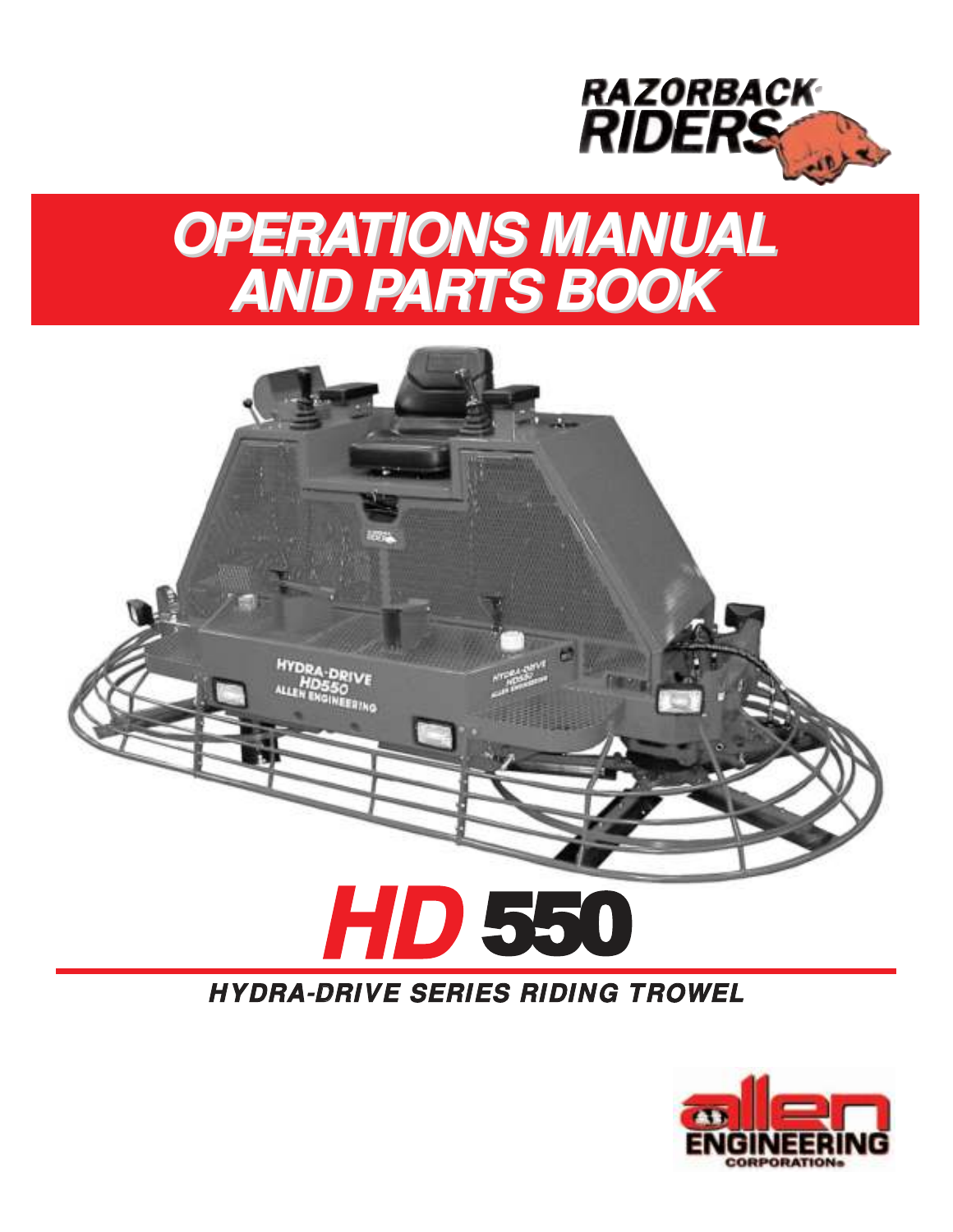# **Riding Trowel**

**MANUAL**

**BOOK**

## **OPERATIONS PARTS**

Printed 1/03

#### **THIS MANUAL COVERS RIDING TROWEL(S) BELOW**





Allen Engineering's Razorback Riding Trowels are covered under one or more of the following patent numbers: **U.S. Design Patents:** 323,510; 340,340; 344,736; 400,542; 402,998; 402,999; 403,332. **U.S. Utility Patents:** 4,298,555; 5,108,220; 5,480,257; 5,480,258; 5,613,801; 5,685,667; 5,803,658; 5,816,739; 5,890,833; 5,934,823; 6,053,660. **Canadian Patents:** 2,039,893. **French Patents:** 0293496. **German Patents:** M9007736.9 With other Patents Pending.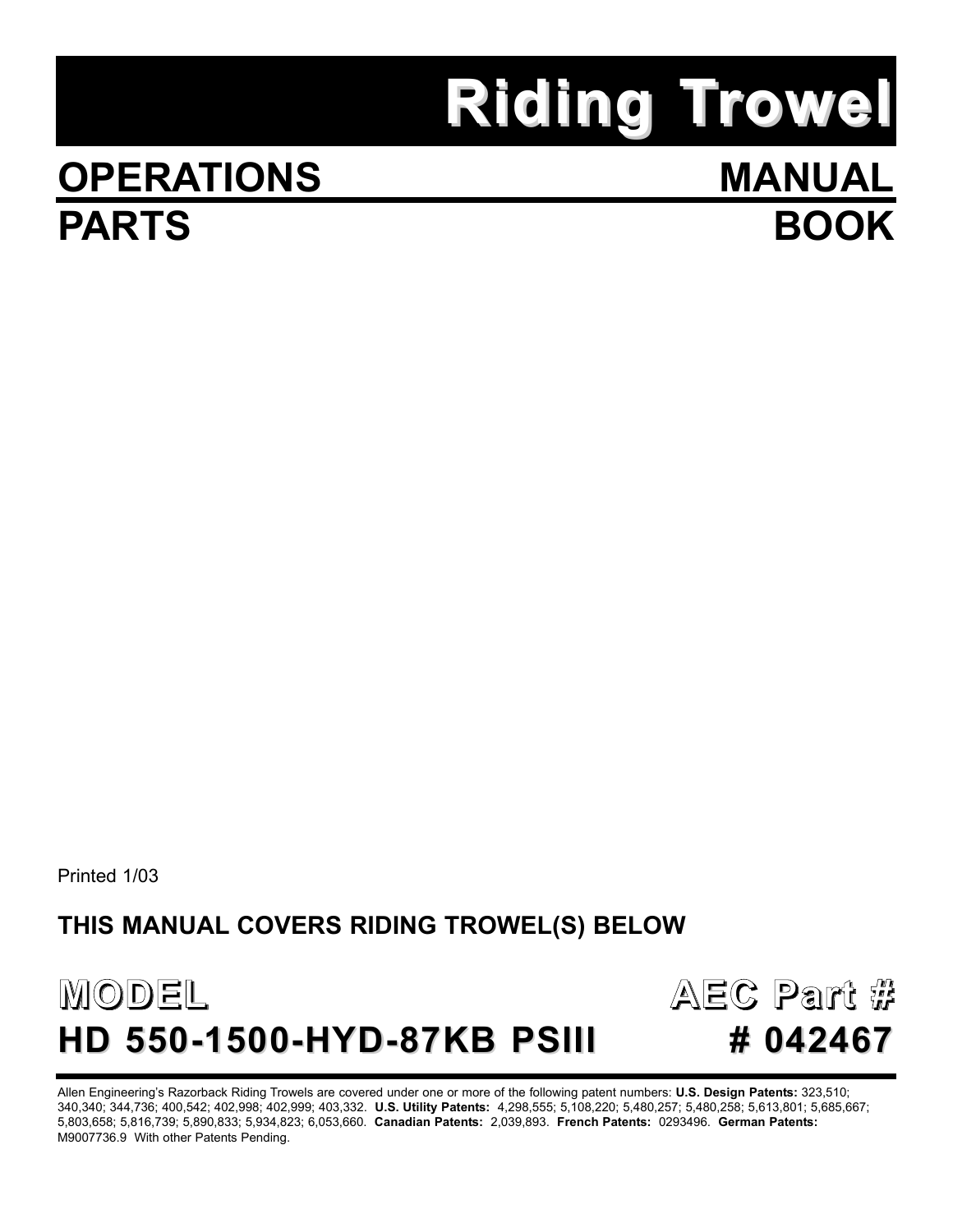#### *LIMITED WARRANTY*

Allen Engineering Corporation warrants its products to be free of defects in material or workmanship for the following periods:

| A. All New Machines and Part            | 6 Months |
|-----------------------------------------|----------|
| B. All New Gear Boxes                   | 2 Years  |
| C. All Factory Reconditioned Gear Boxes | 1 Year   |

**NOTICE:** The engine RPM has been set at the factory at a maximum of 3,900. Any evidence of tampering to increase the RPM above 3,900 will immediately void the warranty with both Allen Engineering Corporation and the engine manufacturer.

Warranty period begins on first day of use by End User. This first day of use is established by a completed warranty card or a Bill of Sale to the end user. All warranty is based on the following limited warranty terms and conditions.

1.) Allen Engineering Corporation's obligation and liability under this warranty is limited to repairing or replacing parts if, after Allen's inspection, it is determined to be a defect in material or workmanship. Allen Engineering Corporation reserves the choice to repair or replace.

2.) If Allen Engineering Corporation chooses to replace the part, it will be at no cost to the customer and will be made available to the Distributor/Dealer from whom the customer purchased the product.

3.) Replacement or repair parts, installed in the product, are warranted only for the remainder of warranty period of the product as though they were the original parts.

4.) Allen Engineering Corporation's warranty applies only to the products that are manufactured by Allen Engineering and does not cover component parts such as engines and clutches. Allen Engineering Corporation DOES NOT warranty clutches. Engine warranty claims should be made directly to an authorized factory service center for the particular engine make.

5.) Allen Engineering Corporation's warranty does not cover the normal maintenance of products or its components (such as engine tune-ups and oil changes). The warranty also does not cover normal wear and tear items (such as belts and consumables).

6.) Allen Engineering Corporation's warranty will be void if it is determined that the defect resulted from operator abuse, failure to perform normal maintenance on the product, modification to product, alterations or repairs made to the product without the written approval of Allen Engineering Corporation. Allen Engineering Corporation specifically excludes from warranty any damage to any trowels resulting from an impact to the rotors. Allen Engineering Corporation also excludes from warranty any failure of clutches on any engine driven piece of equipment.

7.) If a new gear box has a factory defect within the first year of use, Allen Engineering Corporation will either repair the gear box or replace it with a new gear box. If a new gearbox has a factory defect in the second year of use, Allen Engineering Corporation will either repair it or replace it with a factory reconditioned gear box. Impact damage is NOT covered under the gear box warranty.

8.) Allen Engineering Corporation will pay shop labor repair on warranty at the Allen Engineering Shop Labor Rate in existence on the date of the warranty claim. An Allen Engineering Labor Chart will determine the time allowed to complete a repair and will govern the shop labor hours that will be allowed.

9.) Allen Engineering Corporation will pay freight on warranty replacement parts at Worldwide standard ground rates. No warranty replacement parts will be shipped air freight at the expense of Allen Engineering Corporation. Allen Engineering only pays outbound freight charges when sending warranty replacement parts to the customer VIA ground service. Allen Engineering does not pay any inbound freight, however, if Allen Engineering determines this to be warranty defect only then will Allen Engineering reimburse the customer for inbound freight at standard ground rates.

10.) Allen Engineering Corporation's warranty policy WILL NOT COVER the following; taxes, shop supplies, environmental surcharges, air freight, travel time, loss of rental revenue, or any other charges whatsoever or any liabilities for direct, incidental, or consequential damage or delay.

#### 11.) **Allen Engineering Corporation makes no other warranty, expressed or implied. This limited warranty is in lieu of the warranty of merchantability and fitness. There are no other warranties that extend beyond the description on this document.**

12.) No Allen Engineering Corporation employee or representative is authorized to change this warranty in any way or grant any other warranty unless such change is made in writing and signed by an officer of Allen Engineering Corporation.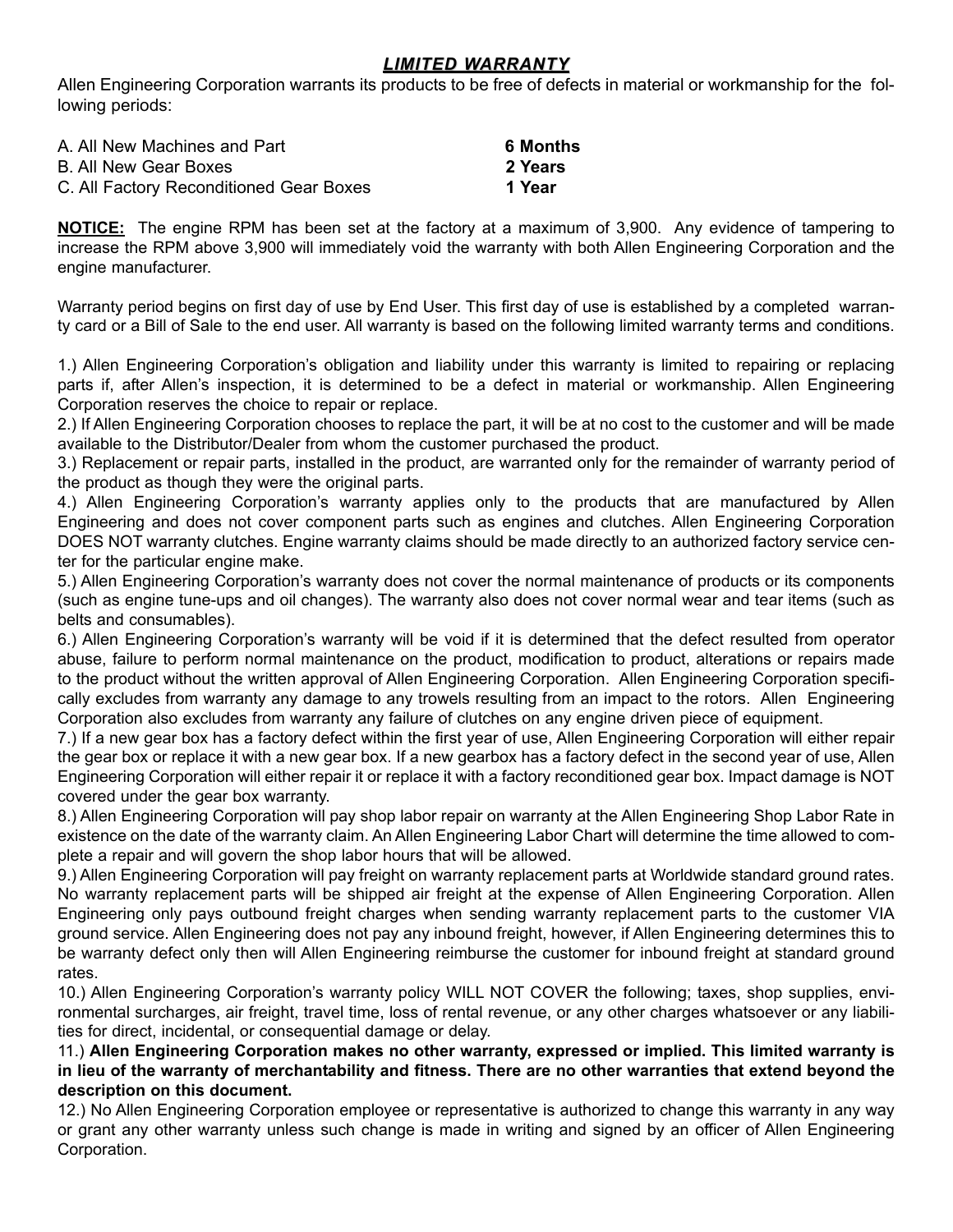#### **OPERATIONS IDENTIFICATION PLATE**



An identification plate listing the Model Number and Serial Number is attached to each unit and is located on the left side of the mainframe. The plate should not be removed.

Please record the information found on this plate below so it will be available should the identification plate become lost or damaged . When ordering parts or requesting service information you will always be asked to specify the model number and serial number of the unit.

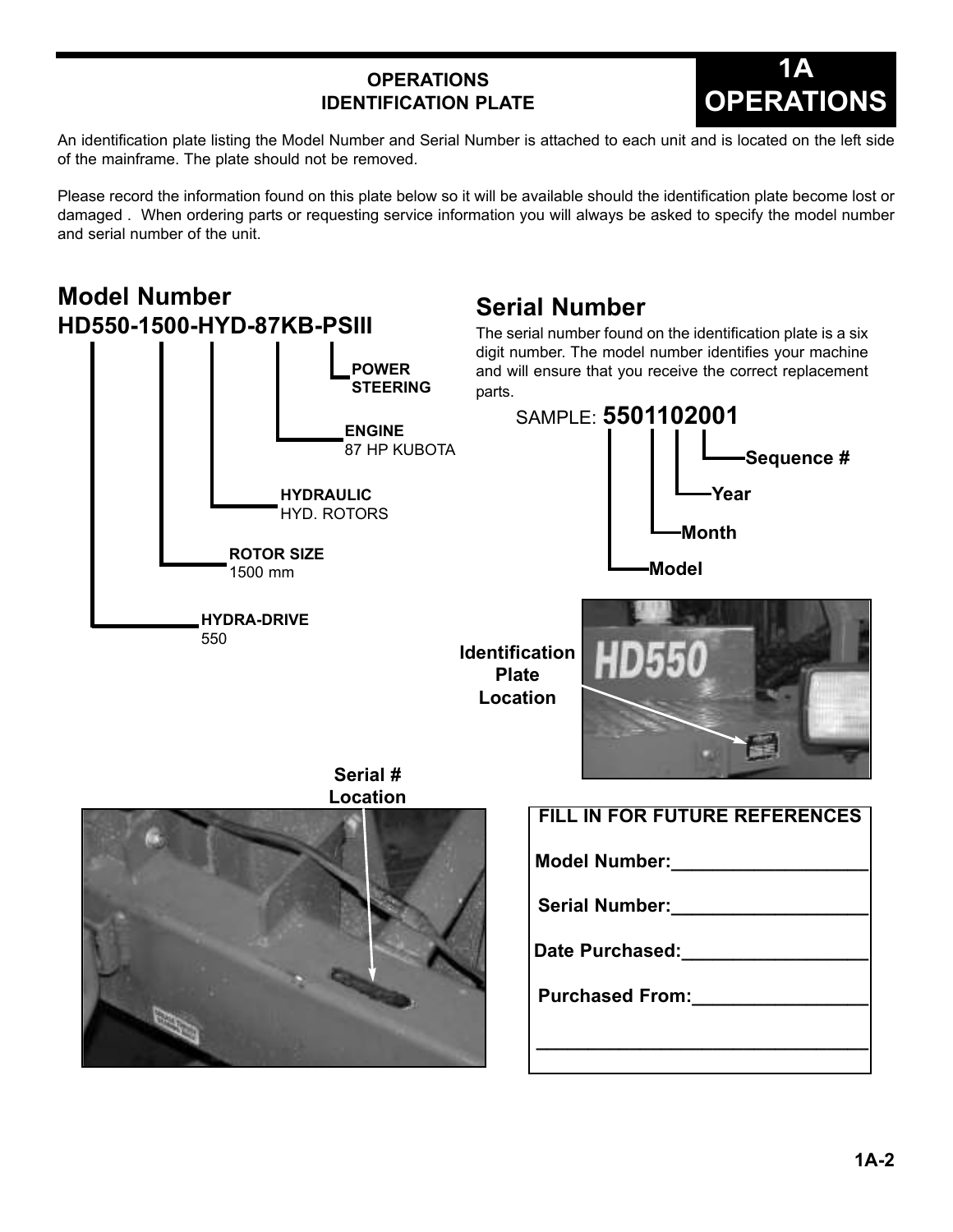

#### **HD550-1500-HYD Operating Information TABLE OF CONTENTS**

| 1 <sub>1</sub> |                                        |  |
|----------------|----------------------------------------|--|
| 12             |                                        |  |
| 1.3            |                                        |  |
| 14             |                                        |  |
| 1.5            |                                        |  |
| 1.6            |                                        |  |
| 17             |                                        |  |
| 1.8            |                                        |  |
| 1.9            |                                        |  |
| 1.10           |                                        |  |
| 1 1 1          |                                        |  |
| 1 1 2          |                                        |  |
| 113            |                                        |  |
| 1 14           |                                        |  |
| 1.15           |                                        |  |
| 1 1 6          |                                        |  |
| 1 17           |                                        |  |
| 1 1 8          |                                        |  |
| 1 1 9          | Hydraulic Preventive Maintenance 1A-16 |  |
| 120            |                                        |  |

**This machine is built with user safety in mind. However, it can present hazards if improperly operated and serviced. Follow operating instructions carefully!** 

**If you have any questions about operating or servicing this equipment please contact your Allen Engineering Distributor or Allen Engineering Corp. Customer Service at 800-643-0095 or 870-236-7751.**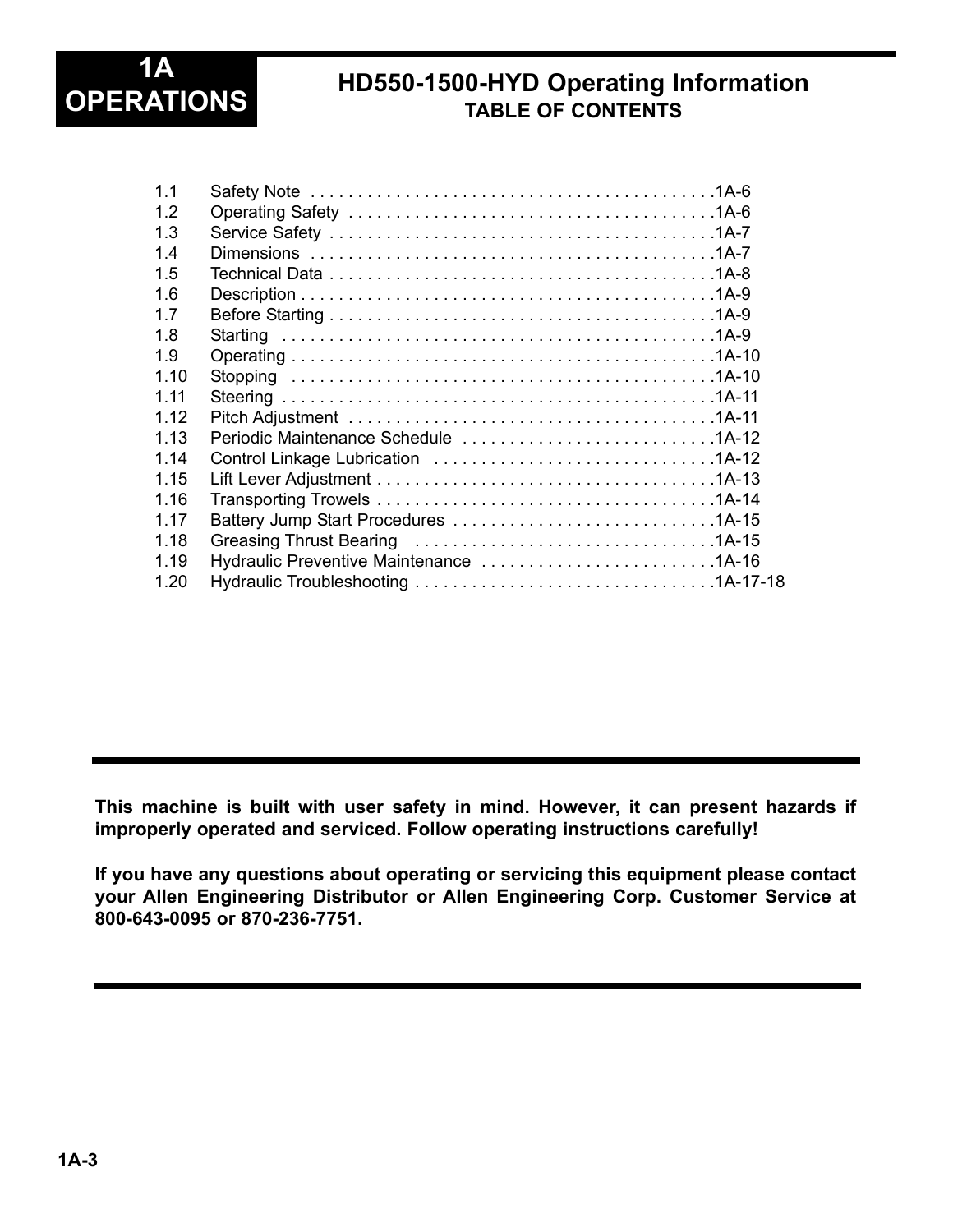**Important Reminder**<br> **OPERATIONS** Complete any warranty requirements as specified by the engine manufacturer in their instructions found inside

**1A**

the battery box.

Your engine and clutch is not manufactured by Allen Engineering Corp., and therefore is not covered under Allen Engineering warranty.

Your engine manufacturer should be contacted if you wish to purchase a parts manual or a repair manual for your engine.

Refer to enclosed owners engine manual for complete O&M instructions. See your battery manufacturer for battery warranty.

#### **Your Distributor**

Your Distributor has Allen Engineering trained mechanics and original Allen Engineering replacement parts. Always contact the Allen Engineering Distributor who sold you this machine for Allen Engineering Certified repairs and replacement parts.

Place distributor information here for future reference.

| <b>DISTRIBUTOR NAME:</b><br>PHONE $#$ : $-$ |      |  |
|---------------------------------------------|------|--|
|                                             |      |  |
|                                             | ZIP: |  |
|                                             |      |  |
|                                             |      |  |
|                                             |      |  |
|                                             |      |  |
|                                             |      |  |
|                                             |      |  |
|                                             |      |  |
|                                             |      |  |
|                                             |      |  |
|                                             |      |  |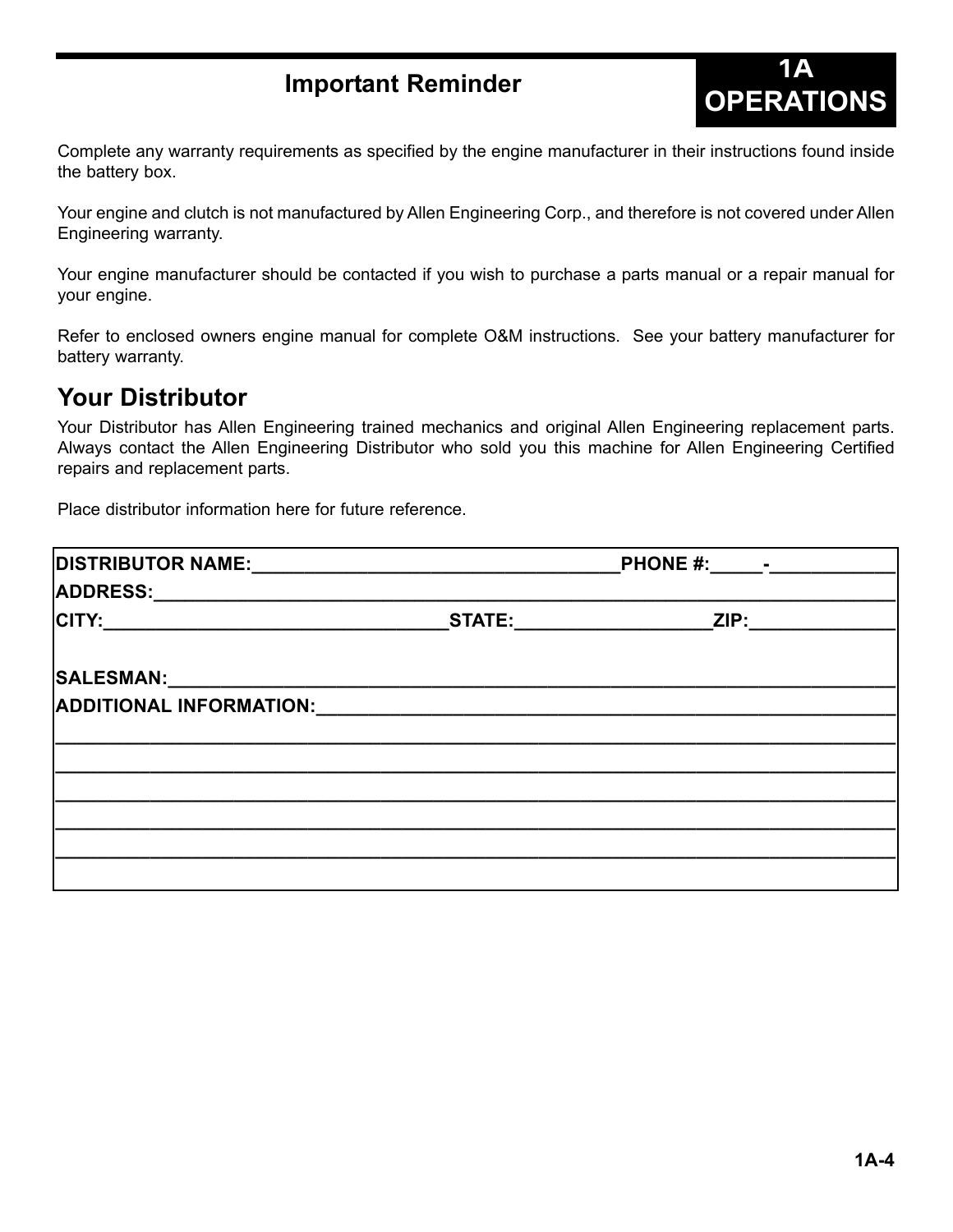

THE INFORMATION CONTAINED IN THIS MANUAL WAS BASED UPON THE MACHINES IN PRODUCTION AT THE TIME (BEGINNING WITH SERIAL NUMBERS *5500702001*) OF PUBLICATION. ALLEN ENGINEERING RESERVES THE RIGHT TO CHANGE ANY POR-TION OF THIS DOCUMENT WITHOUT NOTIFICATION.

#### **Information Contained in This Manual**

This manual provides information and procedures to safely operate and maintain the Allen*®* HD550-1500-HYD-87KB-PSIII Model Riding Trowel.

For your own safety and protection from personal injury carefully read, understand and observe the safety instructions described in this manual.

Always operate and maintain this machine in accordance with the instructions described in this manual. A well maintained piece of equipment will provide many years of trouble free operation. This manual is divided into the sections listed below.



#### **Ordering Parts**

This manual contains an illustrated parts list for help in ordering replacement parts for your machine. Follow the instructions listed below when ordering parts to ensure prompt and accurate delivery. All orders for parts must be made through your local authorized Allen Engineering dealer. All authorized Allen Engineering dealers must fax a copy of the parts order to customer service. The fax number is (870-236-3934). Facsimile orders must contain the following information:

- **1**. On all orders for service parts include SERIAL NUMBER and MODEL number.
- **2**. Shipment may be delayed if this information is not included.
- **3**. Include correct description and part number from part section 2A.

**4**. **State exact shipping instructions including preferred routing and complete destination address. Also please indicate your preferred freight carrier. If no freight carrier is indicated Allen Engineering reserves the right to ship the shipment the best way possible. Once a shipment leaves Allen Engineering's docks it becomes the responsibility of the freight carrier to insure that it arrives at it's intended destination.**

**5**. **DO NOT** return parts to Allen Engineering without receiving written authorized Customer Service Report(CSR) from Allen Engineering. All authorized returns must bee shipped prepaid. **All unauthorized returns will be shipped back to the addressee at their expense.**

**Keep this manual or a copy of it with the machine. If you loose this manual or need an additional copy please contact your Allen distributor or Allen Engineering Corporation at (800) 643-0095 and order literature part number 043309.**

> **©** 2003 Allen Engineering Corp. All Rights Reserved -- Contents Subject to Change Without Prior Notice.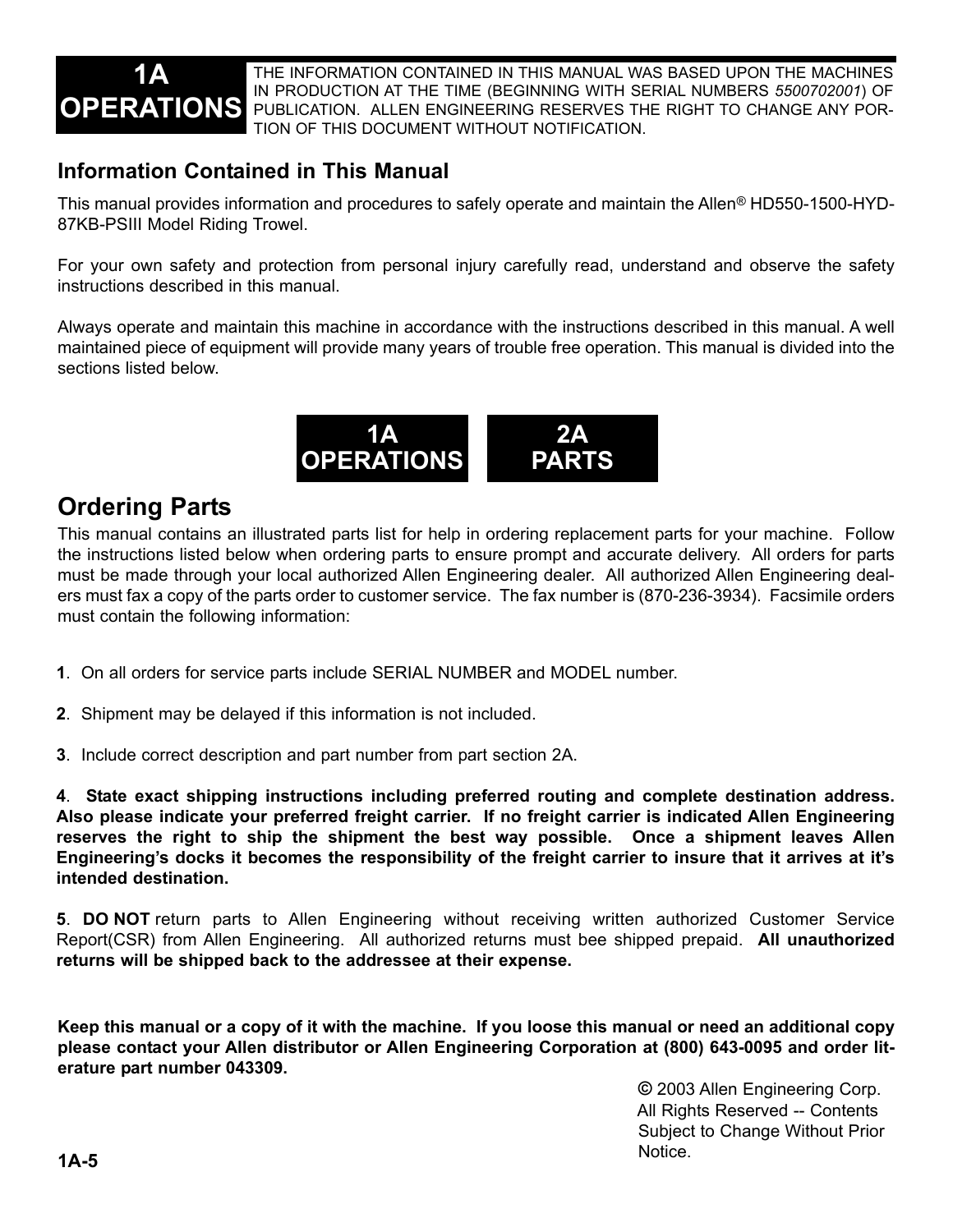

#### **1.1 Safety Notes**

This manual contains NOTES, CAUTIONS and WARNINGS which must be followed to reduce the possibility of improper service damage to the equipment or personal injury. Read and follow all NOTES, CAUTIONS and WARNINGS included in this manual.

**NOTE** Contains additional information important to a procedure.

**CAUTION** Provides information important to prevent errors which could damage machine or components.

**WARNING** Warns of conditions or practices which could lead to personal injury or death.

#### **1.2 Operating Safety**

Familiarity and proper training are required for the safe operation of this equipment! Equipment operated improperly or by untrained personnel can be dangerous! Read the operating instructions contained in both this manual and the engine manual and familiarize yourself with the location and proper use of all controls.

#### **Safety Precautions**

- 1. Read operating and safety instructions before using the Riding Trowel. Operate the machine in accordance with the manufacturer's instructions.
- 2. Inspect your Riding Trowel for damage or tampering that can sometimes occur during shipping.
- 3. **If damage is found file a claim with your carrier immediately! Mark freight bill of lading as damaged shipment.**
- 4. Do not operate Riding Trowel if any guards have been removed or if the "safety switch" is not operational.
- 5. Only trained personnel should be allowed to operate your Riding Trowel.
- 6. Never allow more than one person on the Riding Trowel while it is in operation.
- 7. No foreign objects such as buckets, tools or materials should ever be attached or allowed to ride on the Trowel during operation.
- 8. Do not attempt to fill fuel tank or oil sump while the engine is running. Allow engine to cool before refueling.
- 9. Never attempt to operate the Riding Trowel on steep inclined surfaces.
- 10. Do not use over the counter hardware to replace manufacturer's hardware.
- 11. **WARNING: When operating machines with gas engines in confined areas. The fumes MUST be ventilated!**
- 12. Always wear safety goggles, ear protection, and gloves when operating the Riding **Trowel**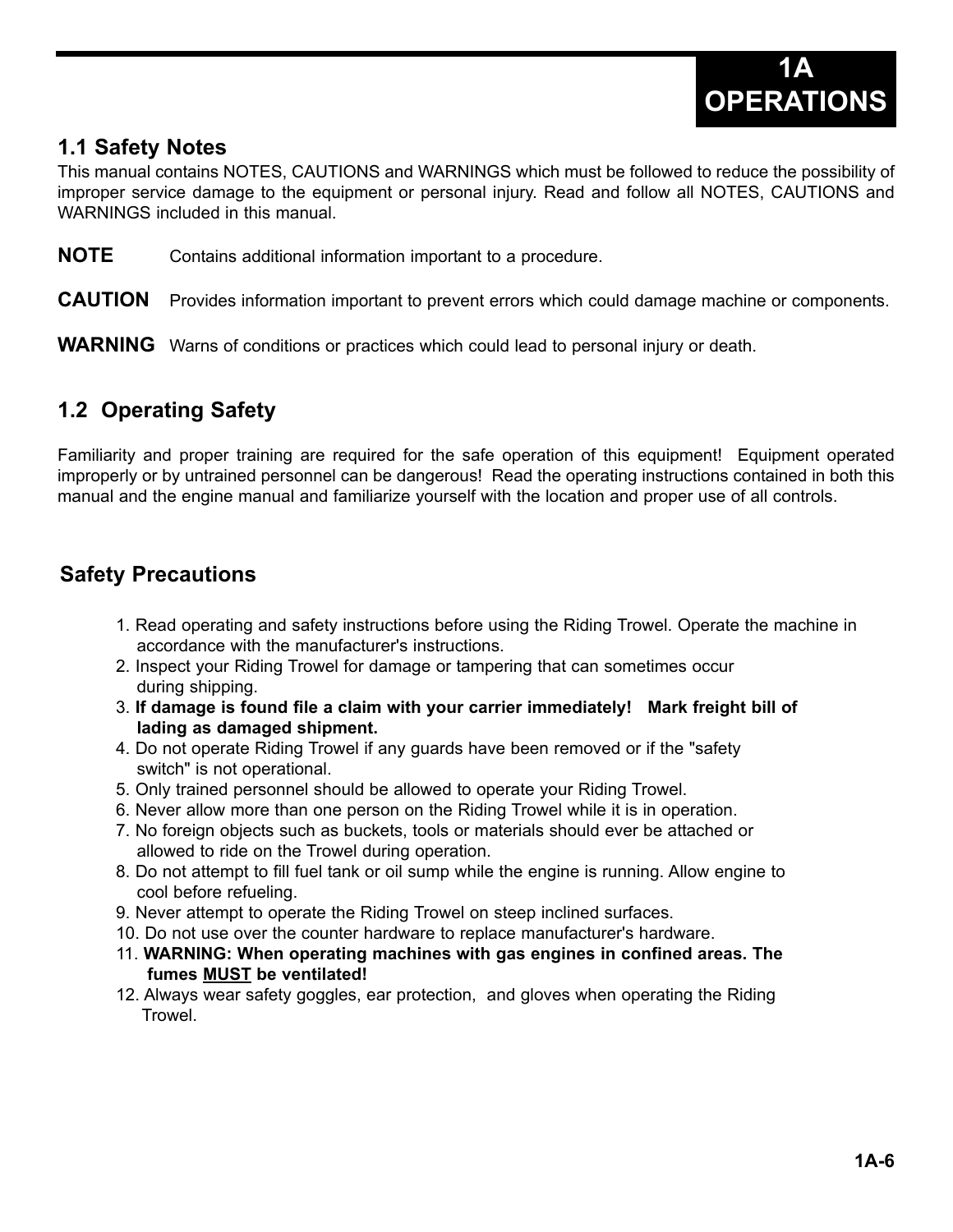

#### **1.3 Service Safety**

Poorly maintained equipment can become a safety hazard! In order for the equipment to operate safely and properly over a long period of time, periodic maintenance and occasional repairs are necessary.

**DO NOT** attempt to clean or service machine while it is running. Rotating parts can cause severe injury.

- **DO NOT** use gasoline or other types of fuels or flammable solvents to clean parts especially in enclosed areas. Fumes from fuels and solvents can become explosive and can be hazardous to your health.
- **ALWAYS** operate machine with all safety devices and guards in place and in working order.
- **ALWAYS** keep area around muffler free of debris such as leaves, paper, cartons, etc. A hot muffler could ignite such items starting a fire.
- **ALWAYS** replace worn or damaged components with spare parts designed and recommended by ALLEN ENGINEERING.

**ALWAYS** remove key and disconnect battery on machines before servicing to avoid accidental start-up.

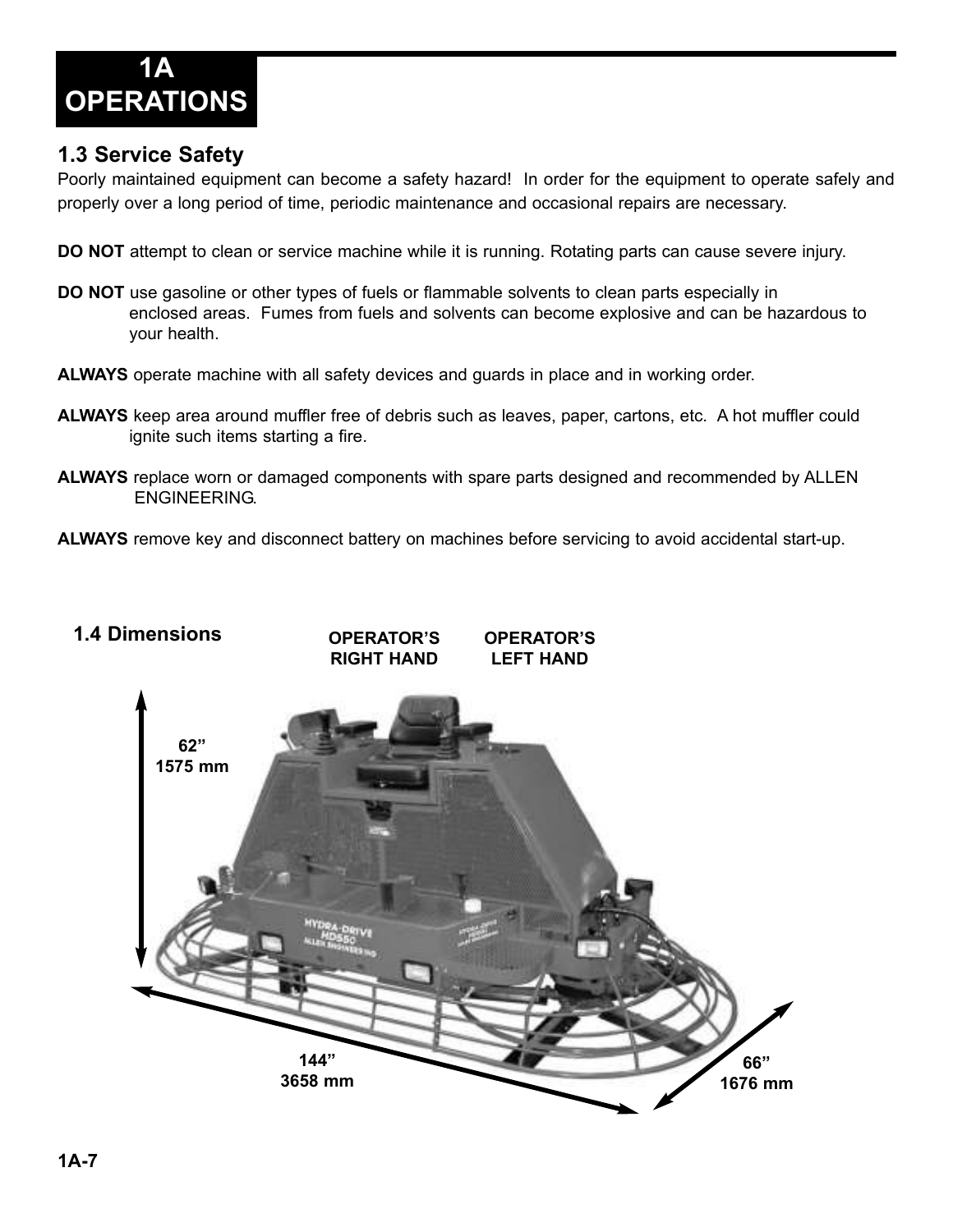#### **1.5 Technical Data**

| <b>HYDRA-DRIVE MODEL</b>                             | 550-1500-HYD-87KB-PS III                                      |
|------------------------------------------------------|---------------------------------------------------------------|
| Dimensions (LxWxH) (w/o seat, levers, pitch control) | 144" (3,658mm) x 66" (1,676mm) x 62" (1,575mm)                |
| Panning Path Width                                   | 139" (3,531mm)                                                |
| Two Rotors (diameter)                                | 60" (1,524mm) Non-Overlapping (NOL)                           |
| <b>Rotor Speed</b>                                   | 130                                                           |
| Weight                                               | 2500 lbs. (1,133kg)                                           |
| <b>Ten Finish Blades</b>                             | $6"$ x 23" Finish                                             |
| Hydra-Drive Rotor Motor (2)                          | Radial Piston Multi-Stroke                                    |
| Hydra-Drive Hook-Ups (2)                             | <b>Bolt On Stub-Shaft</b>                                     |
| Hydra-Drive Pump System (2)                          | Variable Displacement, Axial Piston Pump                      |
| Hydra-Drive Fluid Cooling System (2)                 | Air/Oil Fan Cooled Heat Exchanger                             |
| <b>Hydra-Drive Filtering System</b>                  | Inline Suction, Return, Charge, 10 Micron                     |
| <b>Hydra-Drive Rotor Speed Control</b>               | <b>Foot Pedal Pilot Control</b>                               |
| Engine Speed Control                                 | Lever Style (Self Locking)                                    |
| <b>Guard Rings</b>                                   | Detachable - Bolt On Style                                    |
| <b>Operator Control Panel</b>                        | Vandal Proof, Lockable Cover                                  |
| Power Retardant Spray System/Capacity                | Pump Powered Two Nozzles / 9 gal. (34lit.)                    |
| <b>Steering Control System</b>                       | Proportional Hydraulic Pilot Control w/ Zero Position Neutral |
| <b>Pitch Control</b>                                 | Two Push Button Electro-Hydraulic System Joy Stick Mounted    |
| <b>Battery</b>                                       | 12 Volt, 525 Cold Cranking Amps                               |
| <b>Safety Shutdown Switch</b>                        | Foot Pedal Electronic Switch Control                          |
| Hydraulic Fluid Capacity                             | 20 gal. (75.7lit.)                                            |
| <b>Fuel Capacity</b>                                 | 18 gal. (68.1lit.)                                            |
| Approx. Running Time Between Fueling                 | 3.5 Hours                                                     |
| Engine Hour and RPM Meter                            | Analog                                                        |
| <b>Oil Pressure</b>                                  | Gauge Style w/ Auto Shutdown                                  |
| Engine Temperature                                   | Gauge Style w/ Auto Shutdown                                  |
| <b>Alternator Engine Mounted</b>                     | 60 Amps                                                       |
| Lights                                               | Six(6) - 50 Watt                                              |
| Amperage                                             | 65 Amps                                                       |
| Nylon Strap Lifting Bridle                           | Standard                                                      |
| <b>ENGINE:</b> Kubota (KB) (liquid-cooled)           | 87 HP (64.88kw) @ 2,600 RPM                                   |
| Engine Weight                                        | 551 lbs (250kg)                                               |
| <b>OPTIONAL FEATURES:</b>                            |                                                               |
| Ten Flat Finish Blades                               | 8" x 23" w/ Rounded Corners                                   |
| <b>OPTIONAL ACCESSORIES:</b>                         |                                                               |
| Sun Screen Umbrella                                  | HD 550 Recommended                                            |
| <b>Trowel Cover</b>                                  | HD 550 Recommended                                            |
| Dolly Jacks                                          | <b>HD Series Recommended</b>                                  |
| <b>Riding Trowel Trailer</b>                         | 6' x 12' Recommended                                          |
| Two Pans                                             | 1500 Series / 60" (1,524mm)                                   |
| <b>Trowel Arm Jig</b>                                | Available                                                     |
| Spider Pulling Tool                                  | Available                                                     |

| <b>Engine Make &amp; Model</b> |                                                                                                                                                                  | Kubota 87HP V3300-T |
|--------------------------------|------------------------------------------------------------------------------------------------------------------------------------------------------------------|---------------------|
|                                |                                                                                                                                                                  |                     |
|                                | Net Intermittent output $\ldots \ldots \ldots \ldots \ldots \ldots \ldots$ .kW(HP)/rpm $\ldots \ldots \ldots \ldots \ldots \ldots \ldots \ldots$ 61.9(83.0)/2600 |                     |
|                                | Net Continuous output $\ldots \ldots \ldots \ldots \ldots \ldots \ldots$ . kW(HP)/rpm $\ldots \ldots \ldots \ldots \ldots \ldots \ldots$ . 53.8(72.1)/2,600      |                     |
|                                | Fuel and type $\ldots \ldots \ldots \ldots \ldots \ldots \ldots \ldots \ldots$ . Diesel, No. 2-D                                                                 |                     |
|                                |                                                                                                                                                                  |                     |
|                                |                                                                                                                                                                  |                     |
|                                |                                                                                                                                                                  |                     |
|                                |                                                                                                                                                                  |                     |
|                                | Length x width x height (standard model) $\ldots \ldots \ldots \ldots$ mm                                                                                        |                     |
|                                |                                                                                                                                                                  |                     |
|                                |                                                                                                                                                                  |                     |

**1A**

**OPERATIONS**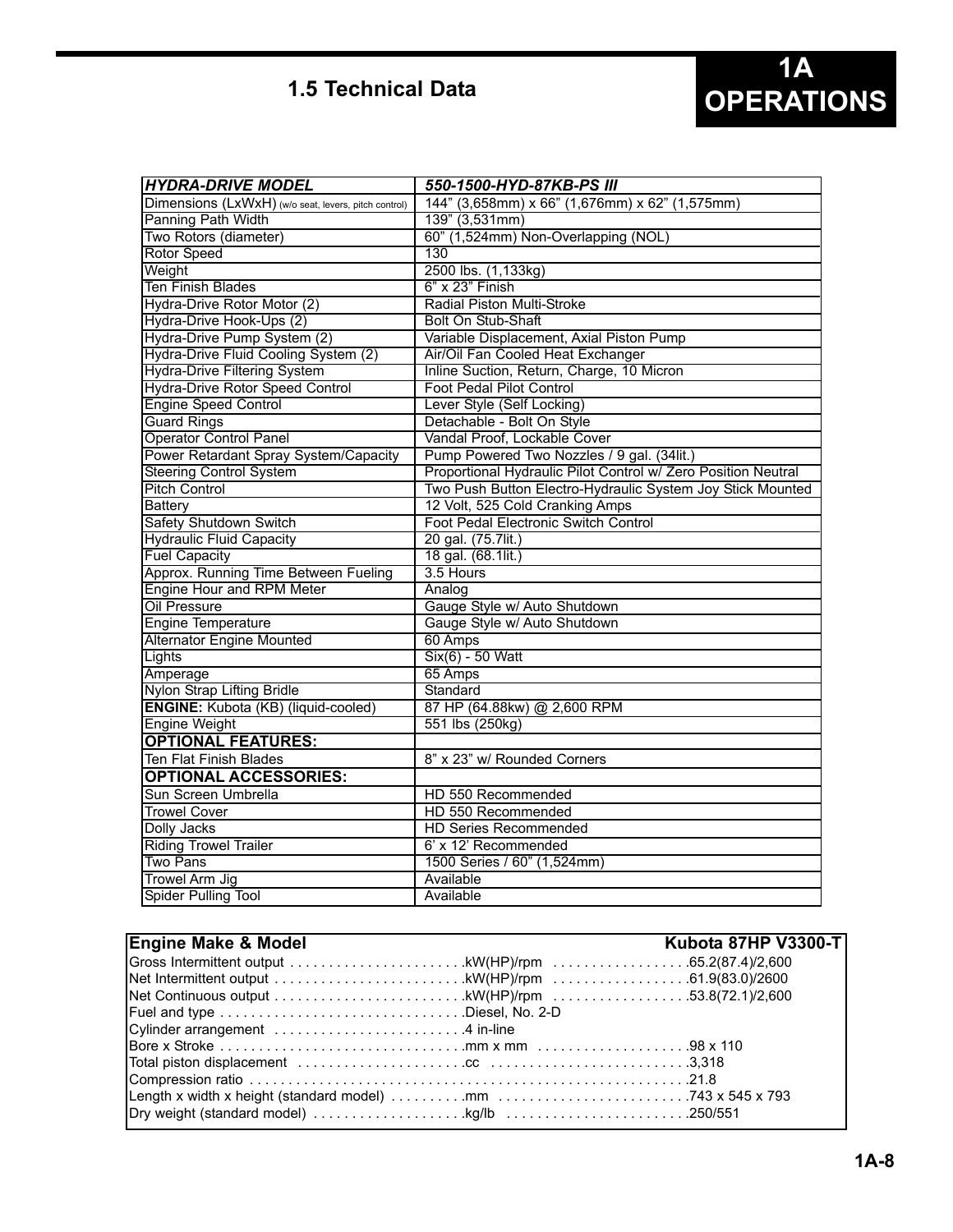

#### **1.6 Description**

The Riding Trowel is a modern high production machine. Finishing rate will vary depending on the operators skill and job conditions. The Riding Trowel has ten finishing blades. The *Hydra-Drive Rotor Motors* are designed to provide exceptional performance with low maintenance and trouble free use under some of the worse conditions. All Allen*®* Riders are equipped with a safety shutdown switch and a low oil shut down for added job safety and engine protection. Operating time between fuel refills is approximately 3.5 hours with a rotor speed of 130 RPM for the HD550-1500-HYD. The Hydra-Drive Series Riders are the most technically advanced trowels on the market today. With proper maintenance and use your riding trowel will provide you with exceptional service.

#### **1.7 Before Starting**

#### **Before starting trowel check the following:**

- **\*** Oil level in engine:
- **\*** Oil level in trowel gearboxes:
- **\*** Fuel level :
- **\*** Condition of air filter:
- **\*** Condition of trowel arms and blades:
- **Grease trowel daily:**



#### **1.8 Starting**

Before starting trowel refer to drawing above for location and identification of controls.

- 1. Sit down correctly on the Riding Trowel Seat. DO NOT attempt to start the Riding Trowel with out an operator in the seat.
- 2. Place left foot on the safety switch pedal located on the operators left hand side. Press down gently engaging the safety switch and maintain slight pressure.
- 3. Turn key clockwise until the engine engages and starts
- 4. Turn key to the run position. Allow engine to warm up before operating trowel.
- **Caution:** Operating the starter for more than 5 seconds can damage the starter or engine. If engine fails to start release the switch and wait 10 seconds before operating starter again.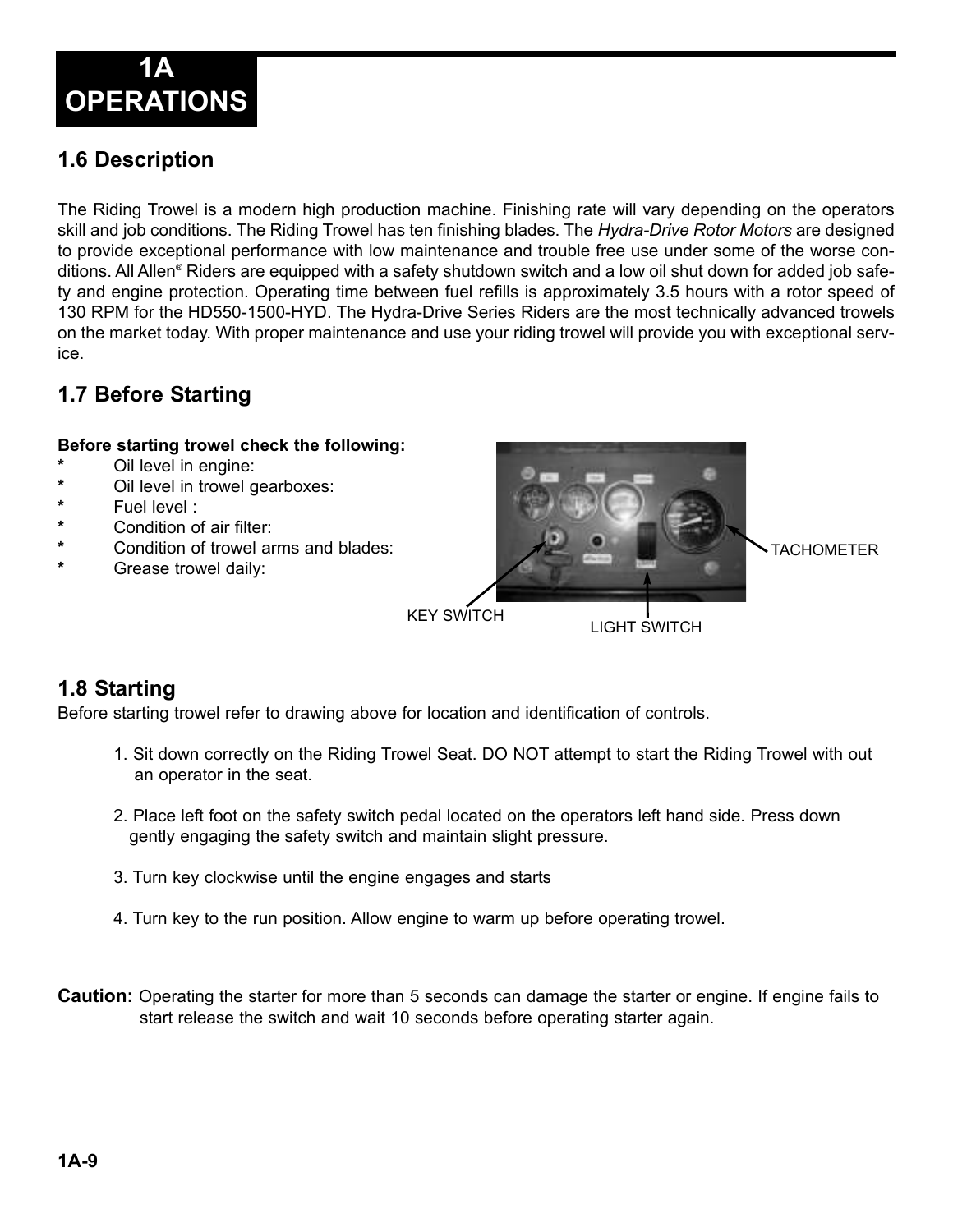

#### **1.9 Operating**

To utilize your Allen*®* Rider to its fullest capacity the machine should be driven in the direction the operator is facing. This will finish the widest possible area while giving the operator an excellent view of the slab surface about to be troweled. When the machine reaches the end of the slab make a 180 degree turn and repeat the straight line of direction to the other end of the slab. To familiarize a new operator with the Riding Trowel the following steps should be taken.

- 1. Point out the location of all Controls
	- **A.** right pitch control
	- **B.** control lever (forward reverse)
	- **C.** control lever (left & right, forward & reverse)
	- **D.** left pitch control
	- **E.** right foot pedal (rotor control)
	- **F.** left foot pedal (safety switch)
	- **G.** seat adjustment
	- **H.** fuel gauge
	- **I.** engine throttle lever



2. With the operator in the seat, show him the functions of the control levers (B) and (C) and how to start the machine. (refer to page 1A-10)

A hard level concrete slab with water on the surface is an idea place for an operator to practice with the machine. For practice pitch the blades up approximately 1/4" on the leading edge. Start by making the machine hover in one spot and then practice driving the machine in a straight line and making 180 degree turns. Best control is achieved at full RPM.

**CAUTION:** After starting engine fully engage the throttle. This allows the engine and the hydraulic fluid to warm up quicker. NOTE: If you start out at a low RPM this will cause the machine to have a slower reaction time between movement of the joysticks and the rotors.

**CAUTION: DO NOT** use excessive pressure on the joysticks (Power Steering). Excessive pressure does not increase the reaction time of the machine and can damage steering controls.

#### **1.10 Stopping**

To stop the trowel's movement, return the control levers (C) and (B) to their neutral position and release pressure on the right foot pedal (E). You will need to pull the engine throttle lever (I) towards the rear of the machine. This will reduce the speed of the engine. It is not recommended to leave the engine throttle lever in the forward position if the rotors are not turning.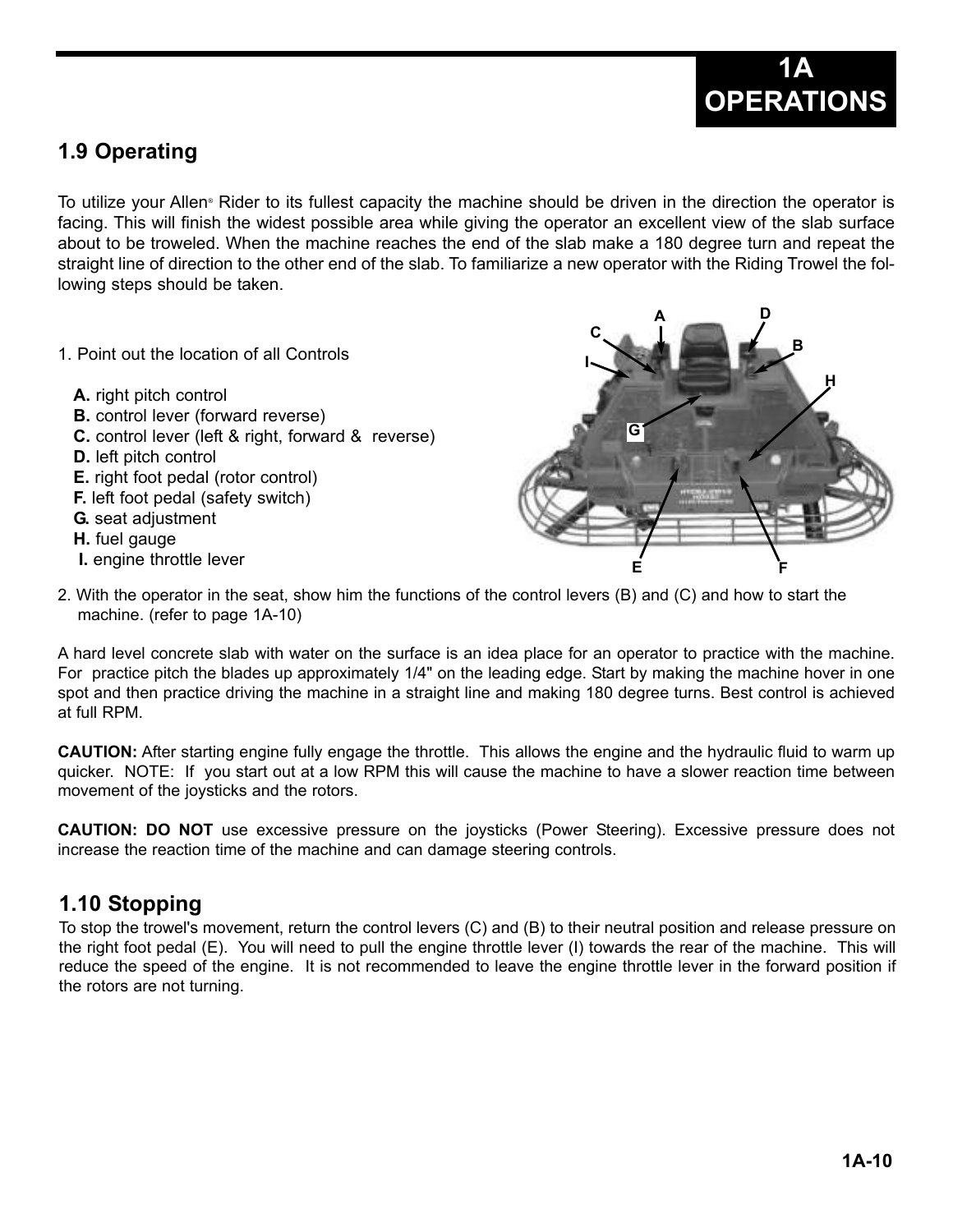

#### **1.11 Steering**

A slight "feathering motion" forward and backward with the left hand control lever is required to move the machine in a straight path to the left or right while operating the right hand control lever. See illustration.

- 1> forward
- 2> reverse
- 3> rotate clockwise
- 4> rotate counter clockwise
- 5> left sideways
- 6> right sideways

#### **1.12 Pitch Adjustment**

Different pitch angles are needed as you work the different stages of the concrete. See the drawing below. When changing or setting pitch (angle of trowel blades), set the desired degree of pitch on the left side of the machine and then adjust the right side to match.

To increase the pitch, press the gray pitch control button (b) which is located on top of joystick towards the inside. To decrease the pitch, press the pitch control button (a) which is located on top of joystick towards the outside.



| Ά<br>€        | <b>Working Conditions of Concrete</b>          | <b>Suggested Working Pitch</b>      |
|---------------|------------------------------------------------|-------------------------------------|
|               | $^{(1)}$<br>Wet surface working stage          | Flat (No Pitch)                     |
| LH SOM        | $\left( 2\right)$<br>Wet plastic working stage | Sight Pach.<br>5Q                   |
| <b>RH SOM</b> | $\circled{3}$<br>Plastic working stage         | Additional Pitch.<br>10°            |
| A)<br>в       | Semi-hard working stage<br>4                   | Additional Pitch<br>15 <sup>n</sup> |
|               | (5)<br>Hard finishing stage<br>(bumishing)     | <b>Maximum Pitch</b><br>æ           |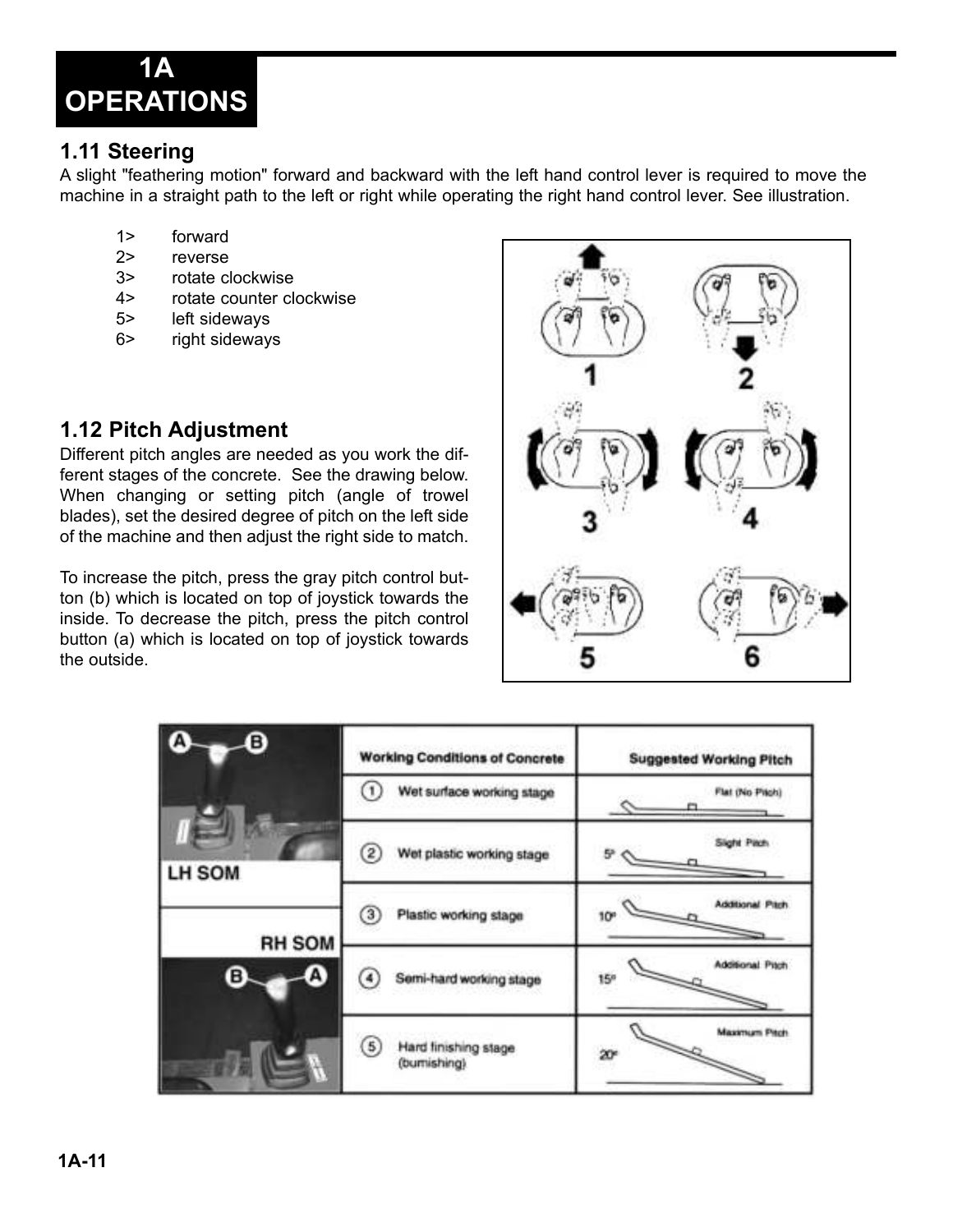

#### **1.13 Periodic Maintenance Schedule**

The chart below list basic trowel and engine maintenance. Refer to engine manufacturer's Operation Manual for additional information on engine maintenance. A copy of the engine Operator's Manual was supplied with the machine when it was shipped. To service the engine, unhook the rubber hood latches and remove the front and rear screen.

|                                                          | <b>Daily</b> | Every 20     | Every 50     | Every 100    |
|----------------------------------------------------------|--------------|--------------|--------------|--------------|
|                                                          |              | <b>Hours</b> | <b>Hours</b> | <b>Hours</b> |
| <b>Grease Trowel Arms</b>                                | X            |              |              |              |
| <b>Check Fuel Level</b>                                  | <b>X</b>     |              |              |              |
| <b>Inspect Air Filters</b><br><b>Replace as Needed</b>   | X            |              |              |              |
| <b>Check and Tighten</b><br><b>External Hardware</b>     | X            |              |              |              |
| <b>Grease Thrust Bearing</b>                             | X            |              |              |              |
| <b>Check Hydraulic Oil/Filter</b><br>Refer to Page 1A-19 | X            |              |              |              |
| <b>Grease Control Linkage</b>                            |              | X            |              |              |
| <b>Check Valve Clearance</b>                             |              |              | X            |              |
| <b>Change Engine Oil</b>                                 |              |              |              | X            |
| <b>Replace Oil Filters</b>                               |              |              |              | X            |

#### **1.14 Control Linkage Lubrication**

The control linkage is equipped with several grease fitting to lubricate pivot points. Grease control linkage once a week or every 20 hours to prevent wear and ensure free movement and smooth response of control levers.

Use a general purpose grease and add one to two shots of grease to each fitting.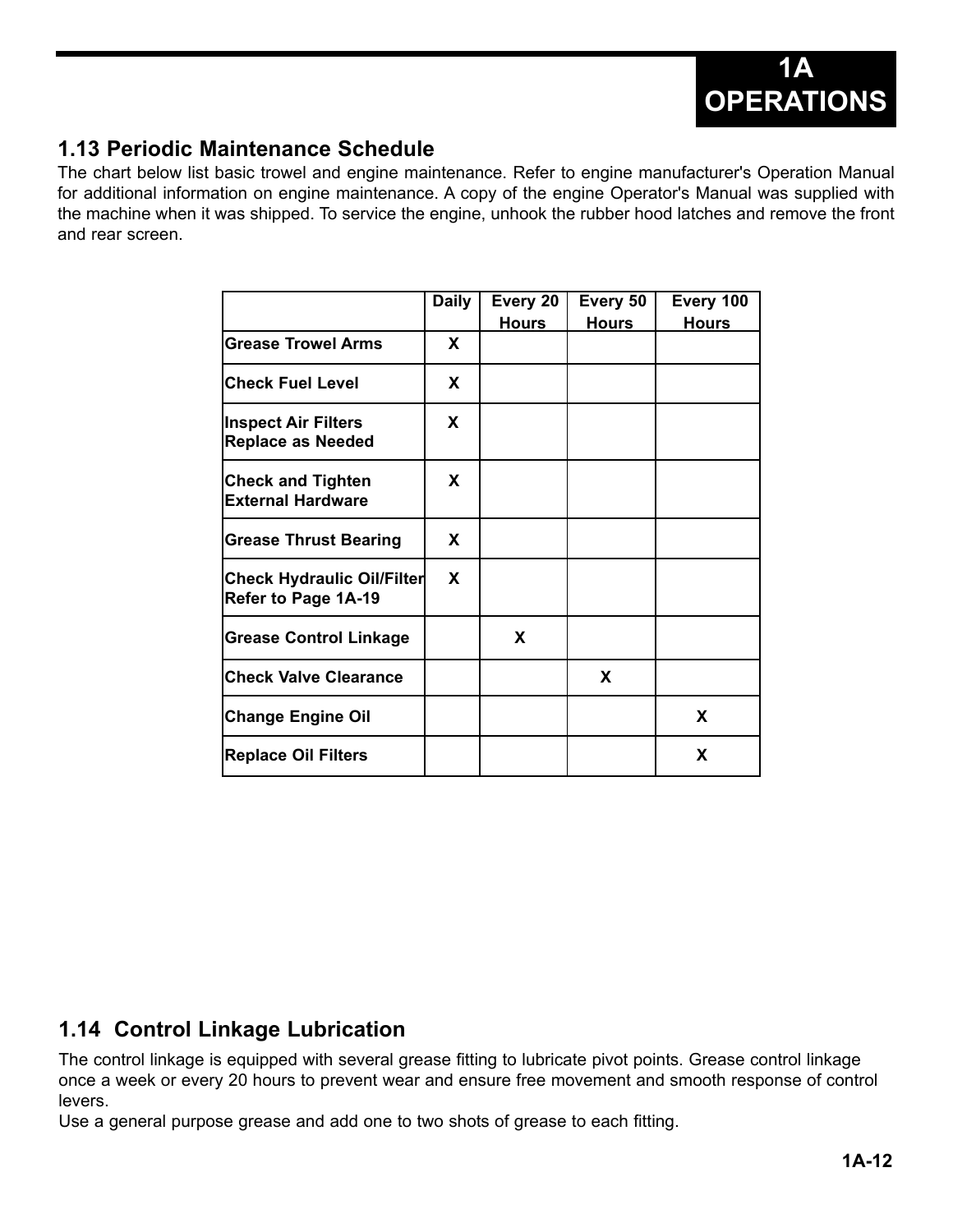**1A OPERATIONS**

#### **1.15 Lift Lever Adjustment**

Damage to or replacement of a trowel arm can change the adjustment of the lift lever. This can unbalance the trowel arms and cause the trowel to wobble during operation. To operate smoothly the lift lever on all arms must be adjusted the same to ensure that the trowel is balanced correctly. Adjust trowel arms using optional trowel arm jig as described below.

- NOTE: Make sure that there is no pitch in the blades before attempting to remove a trowel arm.
- 1. Block up pressure plate (I) using wooden blocks (B).
- 2. Remove stabilizer ring from spider assembly (only on available models).
- 3. Remove blades from trowel arms.
- 4. Loosen hex head cap screw (A) and remove it and the external star washer from the spider boss.
- 5. Remove trowel arms from spider 4-boss with lift levers in place.
- 6. Clean flats on trowel arm before placing it in the trowel arm jig (PART# 016863).
- 7. For HD550 series trowels use the medium spacer (1-1/4 X 2-1/2) (D).
- 8. Insert trowel arm into trowel arm jig as shown.
- 9. Tighten socket head bolts (E) down on the trowel arm to hold in place.
- 10. Place carriage bolts (G) on lift lever under the trowel arm jig (F) as shown.
- 11. Loosen jam nut (H) and adjust the carriage bolt so that the top of the bolt is just touching the bottom of the trowel arm jig and tighten jam nut (H).
- 12. Attach trowel arm to spider boss and blades to arms.
- 13. Tighten down hex head cap screw to secure arm in place.
- 14. Reattach stabilizer ring (only on available models).



**1A-13**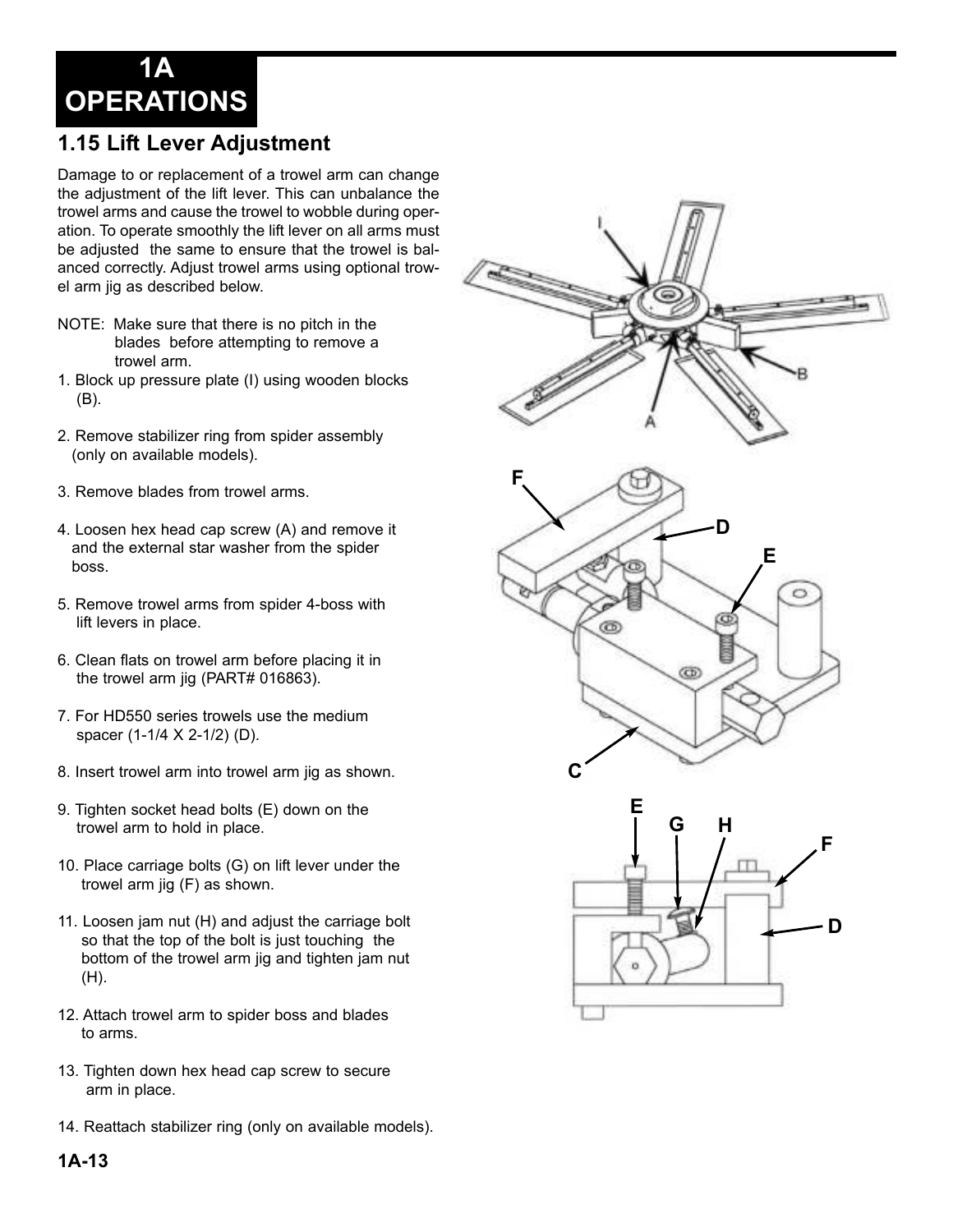

#### **1.16 Transporting Trowel**

Optional dolly jacks are available for short moves or to aid in servicing the trowel. Install dolly jacks as follows:

- 1. Inspect dolly jack for serviceability and damage.
- 2. Place riding trowel on firm level ground.
- 3. With the front dolly jack (J) fully insert extension tube in the holes (K) in the mainframe of the riding trowel. The front dolly jacks are equipped with short lifting tubes while the rear dolly jacks have long lifting tubes.
- 4. Insert the dolly jacks(L) with the long lifting tubes into the holes provided in the rear of the mainframe. The holes in the mainframe are located directly opposite the front holes.
- 5. Turn jack handles clockwise to lift trowels and counter-clockwise to lower trowel.

#### **CAUTION:**

The dolly jack lifting system is designed for short moves and to aid in servicing the trowel. It is not a substitute for a towing system or trailer. An optional lifting bridle (M) is available and recommended for lifting the trowel. Attach the bridle to each of the four lifting eyes (N) on the trowel.

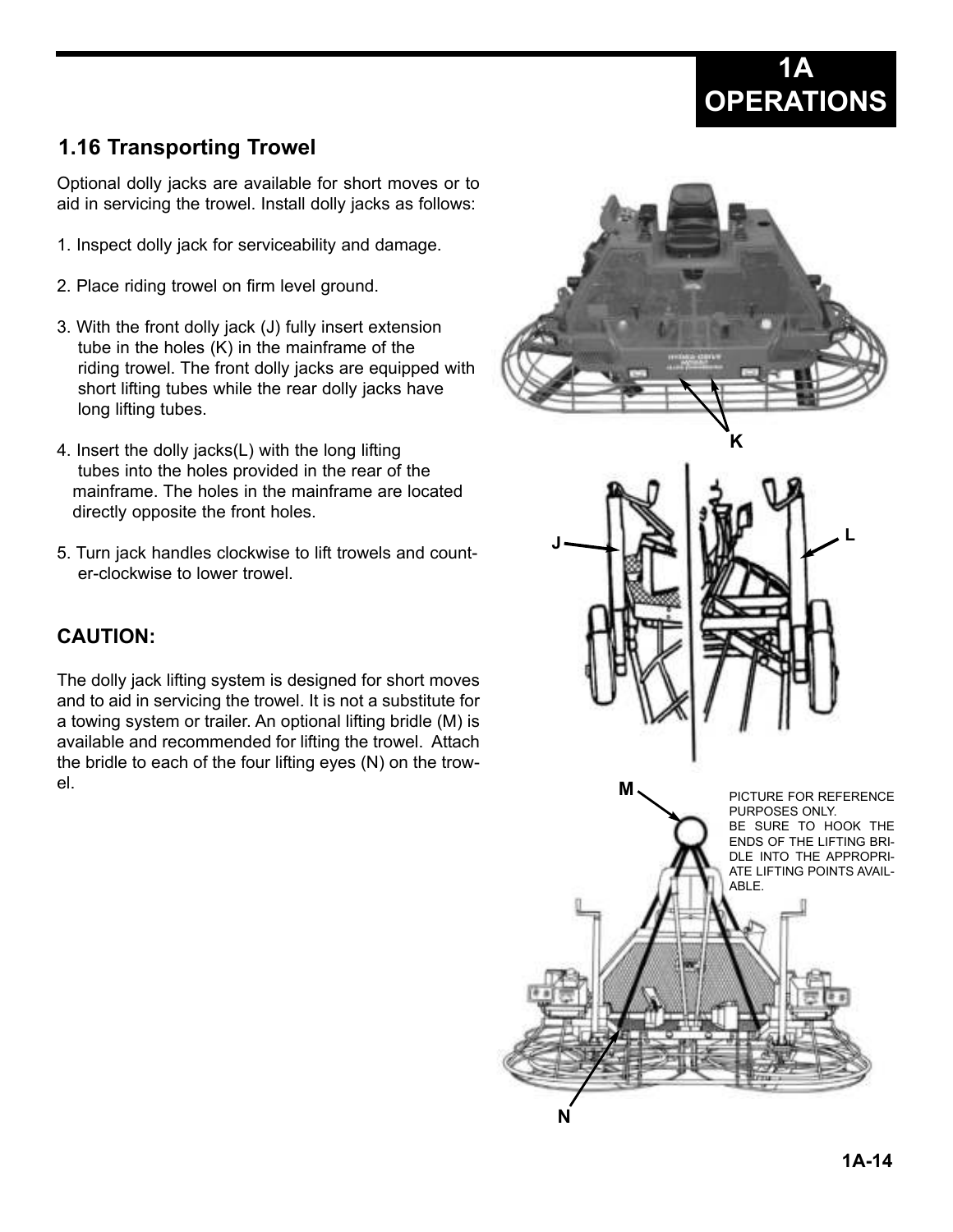

#### **1.17 Battery Jump Start Procedure**

Occasionally it may be necessary to jump start a weak battery. If jump starting is necessary the following procedure is recommended to prevent starter damage, battery damage, and personal injury.

- **Warning:** Jump starting a battery incorrectly can cause the battery to explode resulting in severe personal injury or death. Do not smoke or allow any ignition sources near the battery and do not jump start a frozen battery.
- **Warning:** Electrical arcing can cause severe personal injury. Do not allow positive and negative cable ends to touch.
- **1**. Use a battery of the same voltage (12V) as is used with your engine.
- **2**. Attach one end of the positive booster cable (red) to the positive (+) terminal of the booster battery. Attach the other end of the terminal of your engine battery.
- **3**. Attach one end of the negative booster cable (black) to the negative (-) terminal on the booster. Attach the other end of the negative cable to your engine battery.
- **4**. Jump starting in any other manner may result in damage to the battery or the electrical system.
- **Caution:** Over cranking the engine can cause starter damage. Allow 5 minutes for starter to cool if engaged for more than 15 seconds.
- **Caution:** When using lights or high amperage draw accessories, idle the engine for a period of 20 minutes to bring the battery to charge state.

#### **1.18 Greasing Thrust Bearing**

**Step 1:** Remove red plastic caps covering fittings (A).

**Step 2:** Properly seat grease nozzle on grease fitting.

. **Step 3:** Add grease to pressure plate cap (B) and the pressure plate (C).

**Step 4:** Add grease everyday of operation.

*NOTE:* It is imperative that this bearing be re-greased after every clean -up especially if you use a high pressure washer.If this is not done on a daily basis, you will increase the chance of mechanical failure. Any failures due to lack of grease in the thrust bearing will not be covered under warranty.

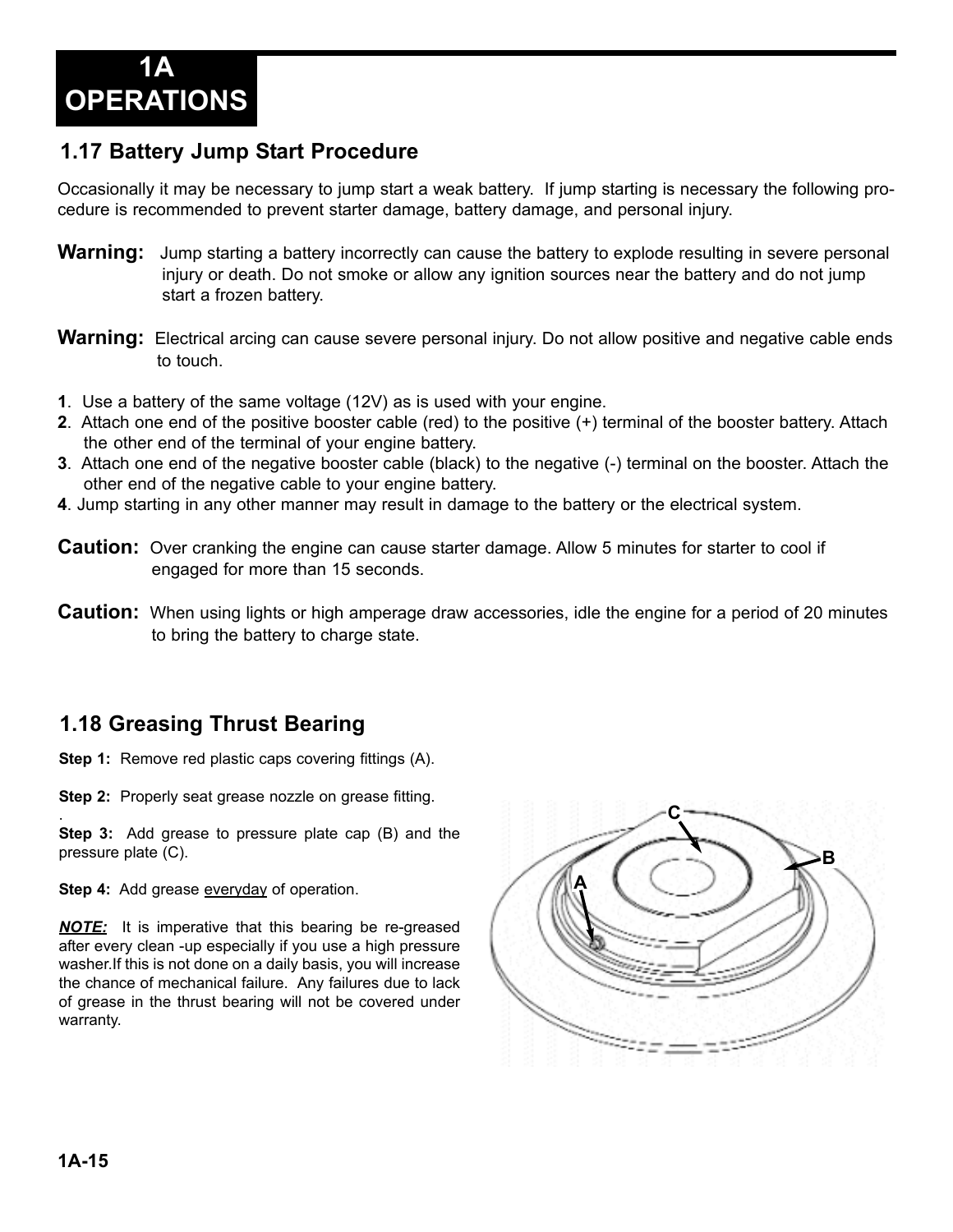### **1A OPERATIONS**

#### **1.19 Hydraulic Preventive Maintenance**





- 1. On a daily basis, check for leaks around all hydraulic fittings. Tighten if necessary.
- 2. On a daily basis, check hydraulic hoses for any wear that might occur during operations.
- 3. On a daily basis, visually inspect for scoring on cylinder rod ends.

3. On a daily basis, check the hydraulic fluid level on the sight/temperature gauge (A). If you can see that the oil is not all the way to the top of the sight glass (B), then you will need add more hydraulic fluid using Mobil DTE 25 hydraulic fluid or equivalent. If temperature of hydraulic oil rises above 160 degrees, check to make sure the hydraulic oil is full. Also check to make sure that no damage is done to the cooler or any other hydraulic components. If the problem still persist then contact Allen Engineering Customer Service.

4. On a daily basis, check the gauge-039665 (C) located on top of the hydraulic oil tank. If the needle on the gauge reaches 20 PSIG or is in the red, then the oil filter is dirty and needs to be replaced. Replace with Filter part number *039664*.

#### **Steps for Replacing Filter:**

- > First remove the three bolts (D) located on top the the filter assembly-039666 (E). Be sure to hold slight pressure on the cap (F). There is a spring (G) located underneath the cap.
- > Next remove and replace the filter-039664 (H).
- > Replace the cap and bolts. Tighten snug to ensure that the o-ring is properly seated.

*Note:* If you do not experience any problems with the filter, it is a good practice to replace the filter on a annual basis.

- 5. On a yearly basis, grease joystick mechanisms. Also check for tears and cracks in the rubber boots.
- 6. On a yearly basis, it is recommended to change hydraulic oil. It will take 20 gallons of Mobil DTE 25 hydraulic oil or equivalent fluid to completely change out the hydraulic oil system of your rider.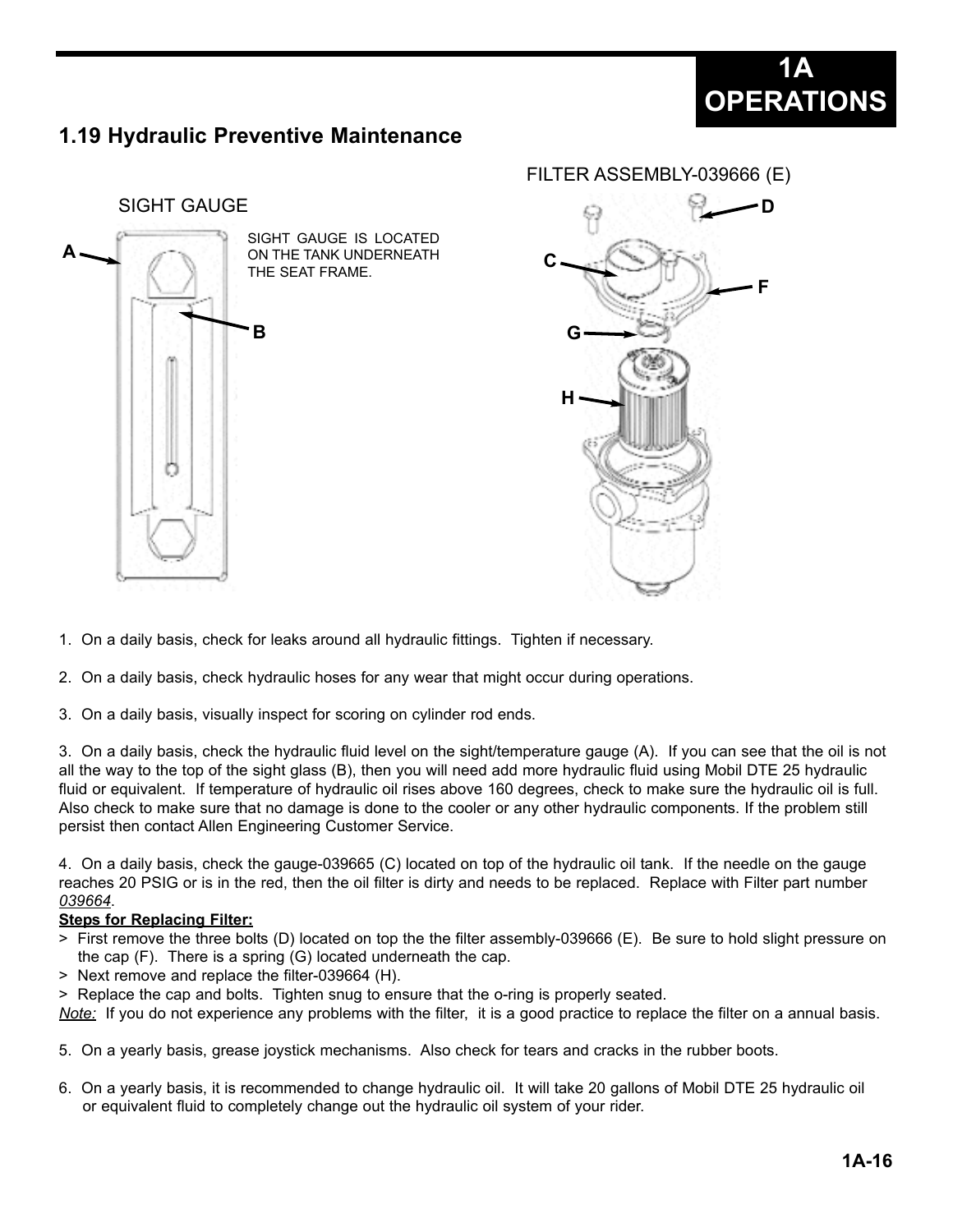

Many of the failures in a hydraulic system show similar symptoms: a gradual or sudden loss of high pressure, resulting in loss of power or speed in the cylinders. In fact, the cylinders may stall under light loads or may not move at all. Often the loss of power is accompanied by an increase in pump noise, especially as the pump tries to build up pressure. Any major component (pump, relief valve, directional valve, or cylinder) could be at fault. In a sophisticated system other components could be at fault, but this would require the services of an **experienced technician**. By following an organized step-by-step testing procedure in the order given here, the problem can be traced to a general area, then if necessary, each component in that area can be tested or replaced.

#### **STEP 1 - Pump Suction Strainer ...**

Probably the field trouble encountered most often is cavitation of the hydraulic pump inlet caused by restriction due to a dirt build-up on the suction strainer. This can happen on a new as well as am older system. It produces the symptoms described above: increased pump noise, loss of high pressure and/or speed.

If the strainer is not located in the pump suction line it will be found immersed below the oil level in the reservoir. Some operators of hydraulic equipment never give the equipment any attention or maintenance until it fails. Under these conditions, sooner or later, the suction strainer will probably become sufficiently restricted to cause a breakdown of the whole system and damage to the pump.

The suction strainer should be removed for inspection and should be cleaned before re-installation. Wire mesh strainers can best be cleaned with an air hose, blowing from inside out. They can also be washed in a solvent which is compatible with the reservoir fluid. Kerosene may be used for strainers operating in petroleum base hydraulic oil. Do not use gasoline or other explosive or flammable solvents. The stainer should be cleaned even though it may not appear to be dirty. Some clogging materials cannot be seen except by close inspection. If there are holes in the mesh or if there is mechanical damage, the strainer should be replaced. When reinstalling the strainer, inspect all joints for possible air leaks, particularly at union joints. There must be no air leaks in the suction line. Check the reservoir oil level, with all cylinders extended. If it does not cover to this depth there is danger of a vortex forming which may allow air to enter the system when the pump is running.

#### **STEP 2 - Pump and Relief Valve ...**

If cleaning the pump suction strainer does not correct the trouble, isolate the pump and relief valve from the rest of the circuit by disconnecting the hydraulic lines so that only the pump, relief valve, and pressure gauge remain in the pump circuit. Cap or plug both ends of the plumbing which was disconnected. The pump is now deadheaded into the relief valve. Start the pump and watch for pressure build-up on the gauge while tightening the adjustment on the relief valve. If full pressure can be developed, obviously the pump and relief valve are operating correctly, and the trouble is to be found further down the line. If full pressure cannot be developed in this test, continue to STEP 3.

#### **STEP 3 - Pump and Relief Valve ...**

If high pressure cannot be obtained in STEP 2 by running the pump against the relief valve, further testing must be conducted to see whether the fault lies in the pump or in the relief valve. Proceed as follows:

If a flow meter is available, the flow can be measured and compared with the pump catalog rating. If a flow meter is not available, the rate of flow on small pumps can be measured by discharging the hose into a bucket while timing with a watch. For example, if a volume of 10 gallons is collected in 15 seconds, the pumping rate is 40 GPM, etc.

If the gauge pressure does not rise above a low value, say 100 PSI, and if the volume of flow does not substantially decrease as the relief valve adjustment is as instructed in STEP 5. If the oil substantially decreased as the relief valve adjustment is tightened, and if only a low or moderate pressure can be developed, this indicates trouble in the pump. Proceed to STEP 4.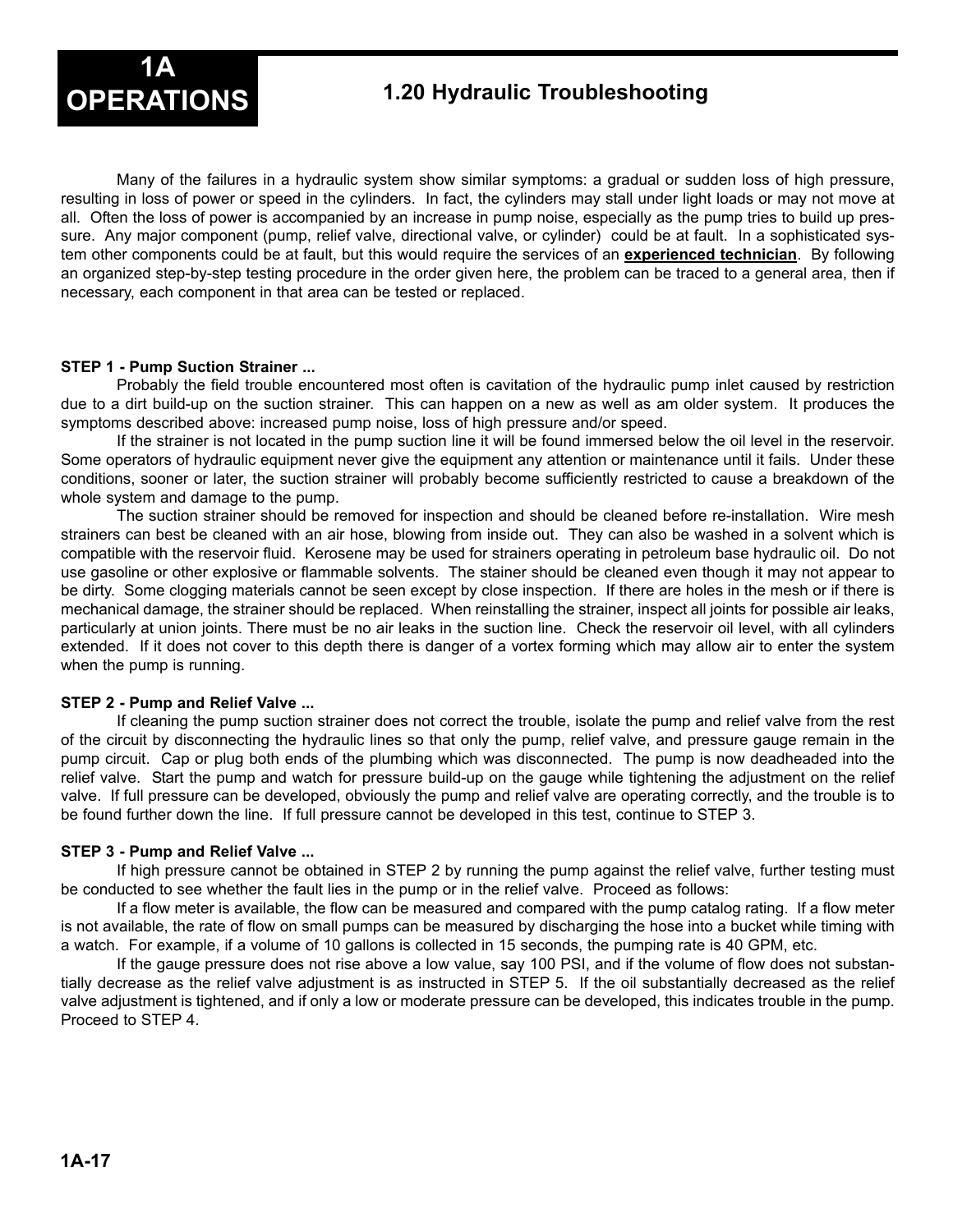#### **OPERATIONS 1.20 Hydraulic Troubleshooting (Cont'd)**



#### **STEP 4 - Pump ...**

If a full stream of oil is not obtained in STEP 3, or if the stream diminishes as the relief valve adjustment is tightened, the pump is probably at fault. Assuming that the suction strainer has already been cleaned and the inlet plumbing has been examined for air leaks, as in STEP 1, the oil is slipping across the pumping elements inside the pump. This can mean a worn-out pump, or too high an oil temperature. High slippage in the pump will cause the pump to run considerably hotter than the oil reservoir temperature. In normal operation, with a good pump, the pump case will run about 20°F above the reservoir temperature. If greater than this, excess slippage, caused by wear, may be the cause.

Check also for slipping belts, sheared shaft pin or key, broken shaft, broken coupling, or loosened set screw.

#### **STEP 5 - Relief Valve ...**

If the test in STEP 3 has indicated the trouble to be in the relief valve, the quickest remedy is to replace the valve with one known to be good. The faulty valve may later be disassembled for inspection and cleaning. Pilot-operated relief valves have small orifices which may be blocked with accumulations or dirt. Blow out all passages with an air hose and run a small wire through orifices. Check also for free movement of the spool. In a relief valve with pipe thread connections in the body, the spool may bind if pipe fittings are over-tightened. If possible, test the spool for bind before unscrewing threaded connections from the body, or screw in fittings tightly during inspection of the valve.

#### **STEP 6 - Cylinder ...**

If the pump will deliver full pressure when operating across the relief valve in STEP 2, both pump and relief valve can be considered good, and the trouble is further downstream. The cylinder should be tested first for worn-out or defective packings by the method described below.

Cylinder Testing - Run the piston to one end of its stroke and leave it stalled in the position under pressure. Crack the fitting on the same end of the cylinder to check for fluid leakage. After checking, tighten the fitting and run the piston to the opposite end of the barrel and repeat the test. Occasionally a cylinder will leak at one point in its stroke due to a scratch or dent in the barrel. Check suspected position and run the piston rod against it for testing. Once in a great while a piston seal may leak intermittently. This is usually caused by a soft packing or O-ring moving slightly or rolling into different positions on the piston, and is more likely to happen on cylinders of large bore. When making this test on hydraulic cylinders, the line should be completely removed from a cylinder port during the test. The open line from the valve should be plugged or capped since a slight back pressure in the tank return line would spill oil from the line of not plugged. Pistons with metal ring seals can be expected to have a small amount of leakage across the rings and even "leak-tight" soft seals may have a small bypass during new seal break-in or after the seals are well worn.

#### **STEP 7 - Directional Control Valve ...**

If the cylinder has been tested (STEP 6) and found to have a reasonably tight piston seals, the 4-way valve should be checked next. Although it does not often happen, an excessively worn valve spool can slip enough oil to prevent buildup of maximum pressure. Symptoms of this condition are a loss of cylinder speed together with difficulty in building up to full pressure even with the relief valve adjusted to a high setting. This condition would be more likely to occur with high pressure pumps of low volume output, and would develop gradually over a long period of time. Four-way valves may be tested by the method described below.

4-Way Valve Testing - For testing 4-way valves, either air or hydraulic, it is necessary to obtain access to the exhaust or tank return ports so that the amount of leakage can be observed. To make the test, disconnect both cylinder lines and plug these ports on the valve. Start up the system and shift the valve to one working position. Any flow out the exhausts or tank return line while the valve is under pressure is the amount of leakage. Repeat the test in all other working positions of the valve.

#### **Other Components ...**

Check other components such as bypass flow controls, hydraulic motors, etc. Solenoid 4-way valves of the pilotoperated type with tandem or open center spools may not have sufficient pilot pressure to shift the spool.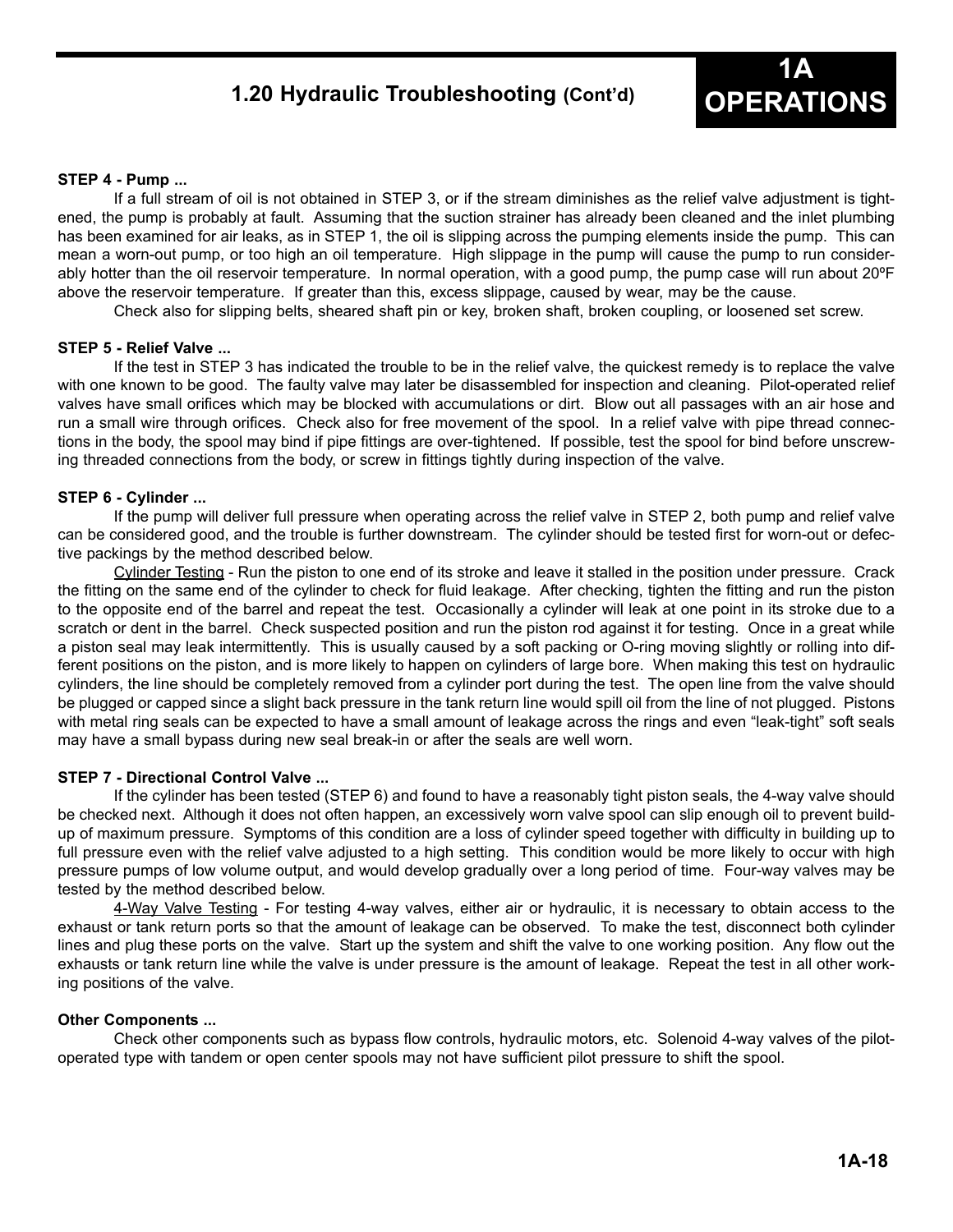#### **PARTS INFORMATION TABLE OF CONTENTS**

### **2A PARTS**

**NOTE:** All set screws used on MODEL HD 550-1500-HYD have blue (LOC-TITE™) applied at the factory. If set screw is removed or loosened for any reason re-apply blue (LOC-TITE™).

**NOTE:**All grease fittings on MODEL HD 550-1500-HYD are capped with CAP PLUG GC-5 part number #015692 to protect the fitting. If cap becomes missing or damaged replace it as soon as possible.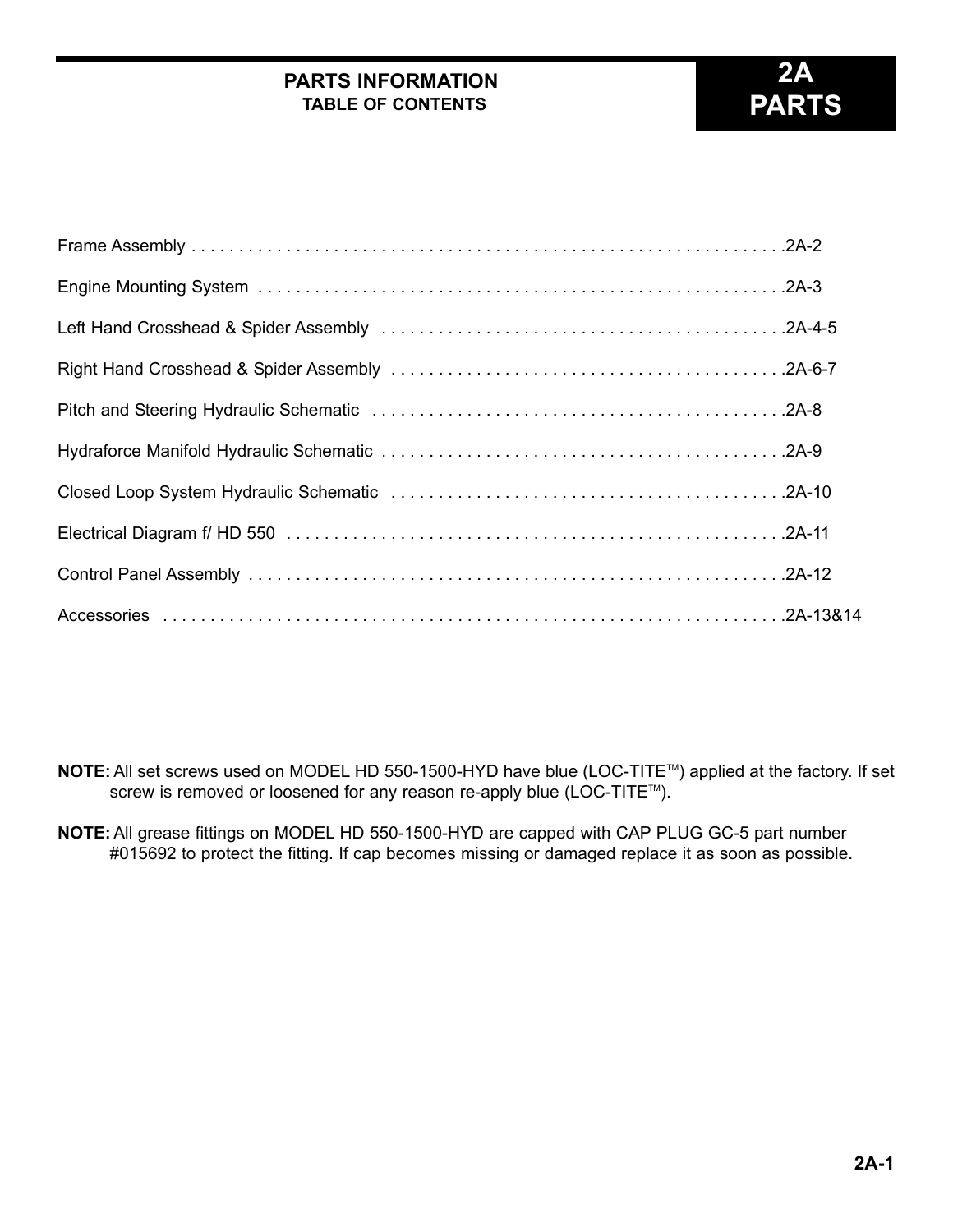# 2A<br>PARTS

#### **FRAME ASSEMBLY**



| ILL.<br><b>DESCRIPTION</b><br><b>PART#</b> |  |
|--------------------------------------------|--|
|                                            |  |
|                                            |  |
|                                            |  |
|                                            |  |
|                                            |  |
|                                            |  |
|                                            |  |
|                                            |  |
|                                            |  |
|                                            |  |
|                                            |  |
|                                            |  |
|                                            |  |
|                                            |  |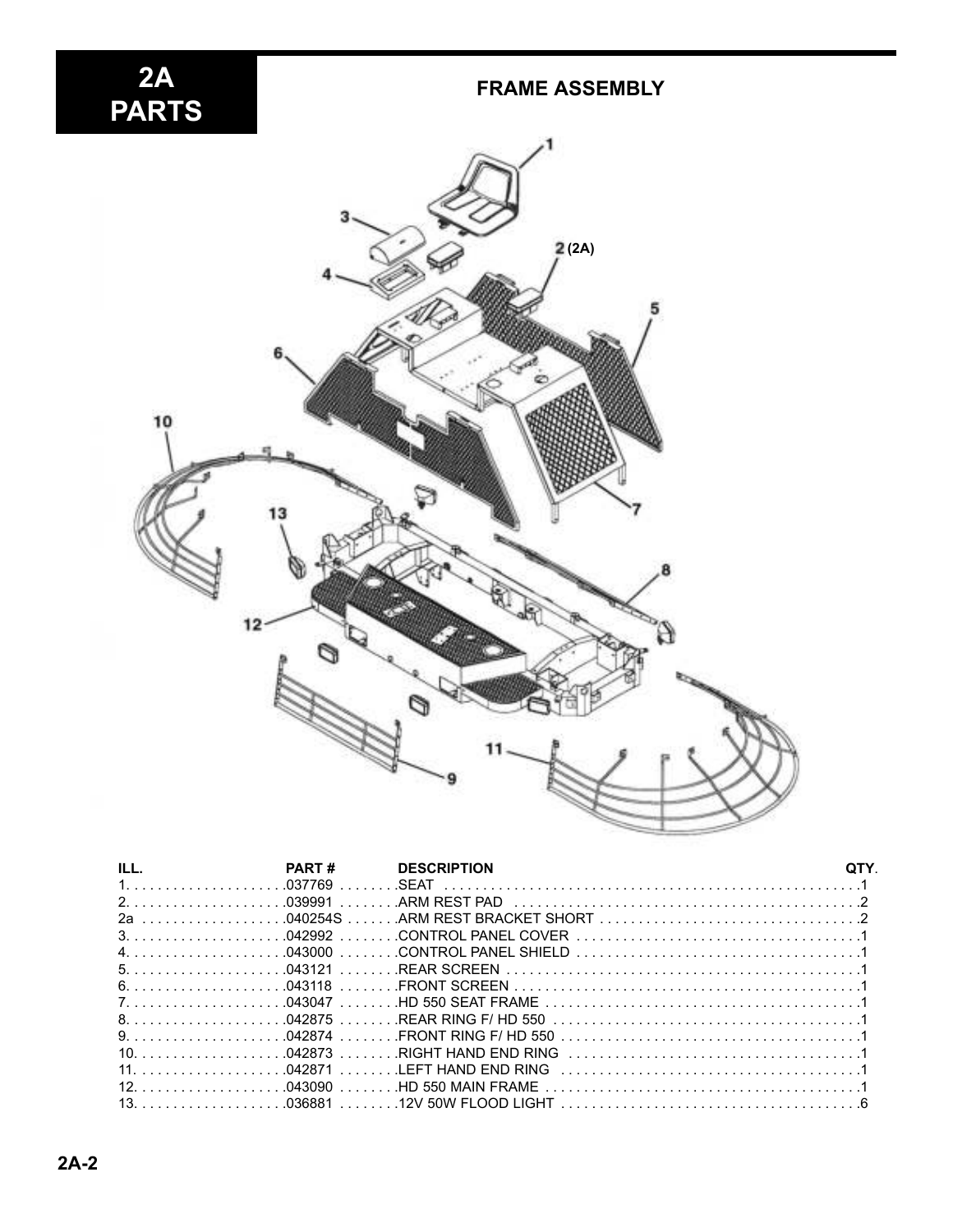#### **ENGINE MOUNTING SYSTEM**



| ILL. | <b>PART # DESCRIPTION</b> | OTY. |
|------|---------------------------|------|
|      |                           |      |
|      |                           |      |
|      |                           |      |
|      |                           |      |
|      |                           |      |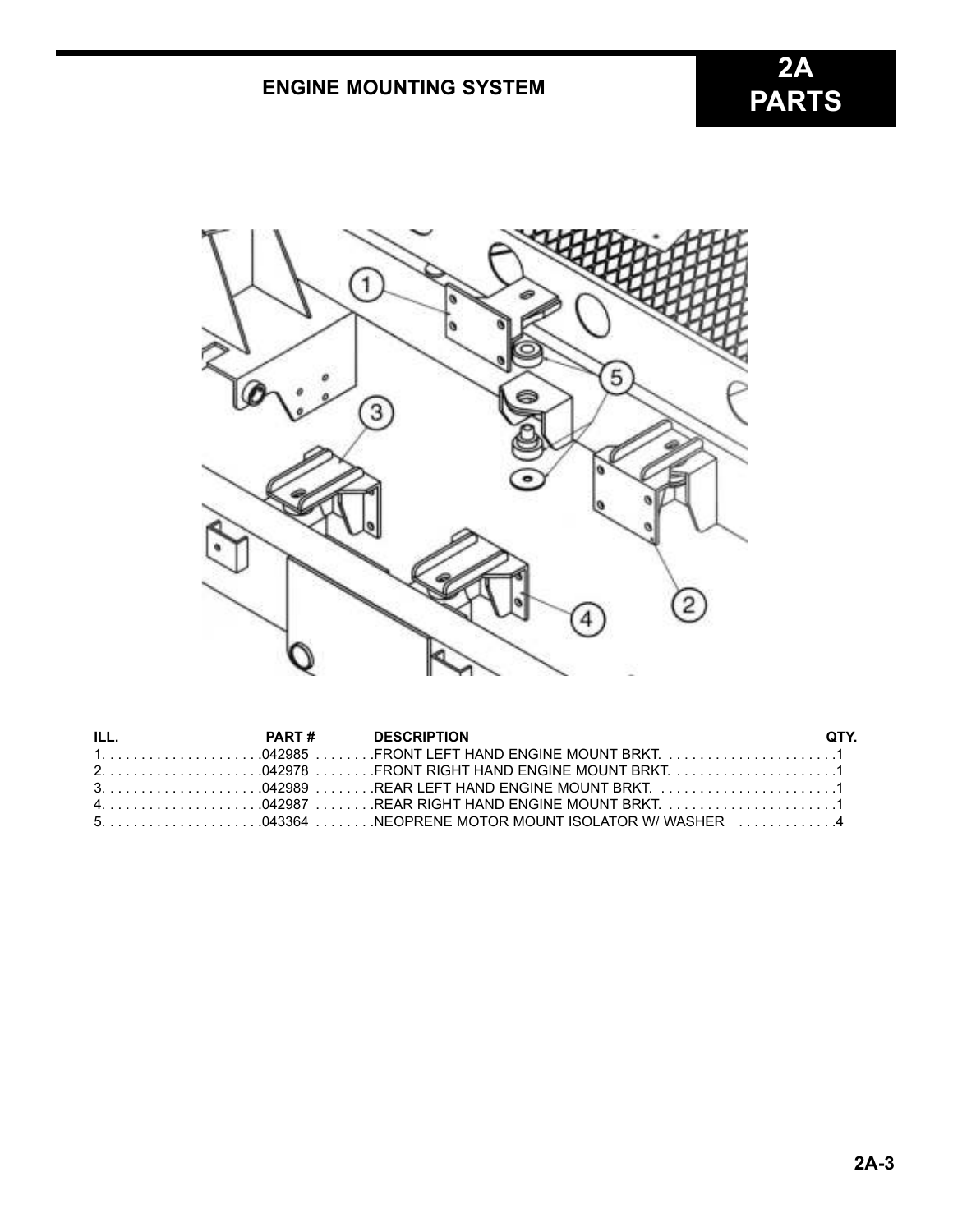2A<br>PARTS

#### **LEFT HAND CROSSHEAD & SPIDER ASSEMBLY**

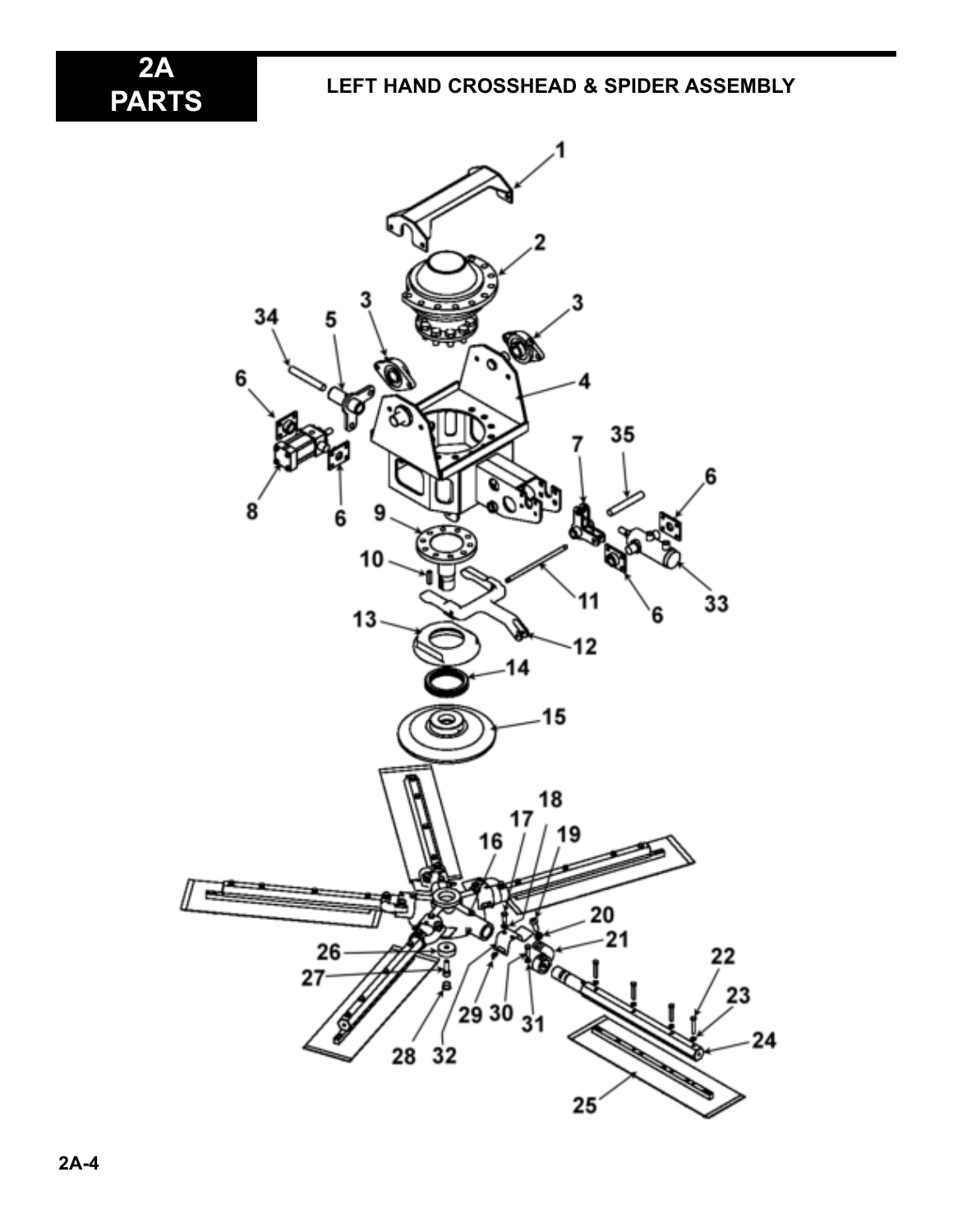#### **LEFT HAND CROSSHEAD & SPIDER ASSEMBLY Cont'd**

#### **2A PARTS**

| ILL. | PART# | <b>DESCRIPTION</b>                                                                                                                                              | QTY. |
|------|-------|-----------------------------------------------------------------------------------------------------------------------------------------------------------------|------|
|      |       |                                                                                                                                                                 |      |
|      |       |                                                                                                                                                                 |      |
|      |       |                                                                                                                                                                 |      |
|      |       |                                                                                                                                                                 |      |
|      |       |                                                                                                                                                                 |      |
|      |       |                                                                                                                                                                 |      |
|      |       |                                                                                                                                                                 |      |
|      |       |                                                                                                                                                                 |      |
|      |       | $\ldots \ldots \ldots \ldots \ldots$ .043269 $\ldots \ldots$ . FSTN, NUT STOVER 5/8-18 $\ldots \ldots \ldots \ldots \ldots \ldots \ldots \ldots$ .2             |      |
|      |       |                                                                                                                                                                 |      |
|      |       |                                                                                                                                                                 |      |
|      |       |                                                                                                                                                                 |      |
|      |       |                                                                                                                                                                 |      |
|      |       |                                                                                                                                                                 |      |
|      |       |                                                                                                                                                                 |      |
|      |       |                                                                                                                                                                 |      |
|      |       |                                                                                                                                                                 |      |
|      |       |                                                                                                                                                                 |      |
|      |       |                                                                                                                                                                 |      |
|      |       |                                                                                                                                                                 |      |
|      |       |                                                                                                                                                                 |      |
|      |       |                                                                                                                                                                 |      |
|      |       | 18. 015682 LOCK WASHER EXTERNAL STAR 3/8 5                                                                                                                      |      |
|      |       |                                                                                                                                                                 |      |
|      |       |                                                                                                                                                                 |      |
|      |       |                                                                                                                                                                 |      |
|      |       |                                                                                                                                                                 |      |
|      |       |                                                                                                                                                                 |      |
|      |       |                                                                                                                                                                 |      |
|      |       |                                                                                                                                                                 |      |
|      |       |                                                                                                                                                                 |      |
|      |       |                                                                                                                                                                 |      |
|      |       |                                                                                                                                                                 |      |
|      |       |                                                                                                                                                                 |      |
|      |       |                                                                                                                                                                 | 5    |
|      |       |                                                                                                                                                                 |      |
|      |       |                                                                                                                                                                 |      |
|      |       |                                                                                                                                                                 |      |
|      |       |                                                                                                                                                                 |      |
|      |       |                                                                                                                                                                 |      |
|      |       |                                                                                                                                                                 |      |
|      |       |                                                                                                                                                                 |      |
|      |       | $\ldots \ldots \ldots \ldots \ldots \ldots$ 019900 $\ldots \ldots$ ROD, END FEMALE 1/2" $\ldots \ldots \ldots \ldots \ldots \ldots \ldots \ldots \ldots \ldots$ |      |
|      |       | 221408 ROD, END MALE 1/2"                                                                                                                                       |      |

#### **NOTICE: Please note the RH rotor shaft part numbers below:**

Machine Serial Numbers prior to *5500704003* use "Type 1" **043027** Machine Serial Numbers from *5500704003* to *5500105004* use "Type 2" **046425**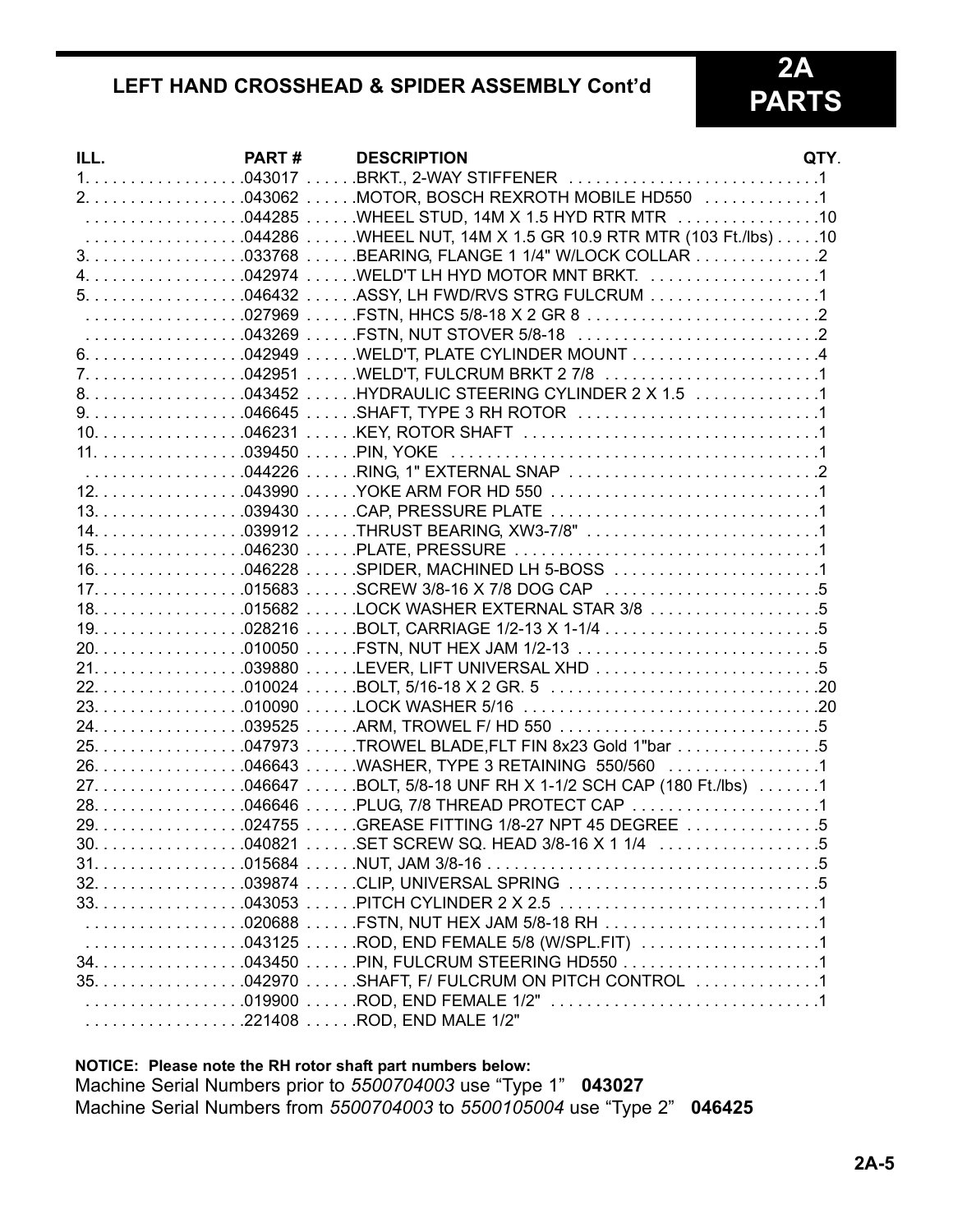2A<br>PARTS

#### **PARTS RIGHT HAND CROSSHEAD & SPIDER ASSEMBLY**

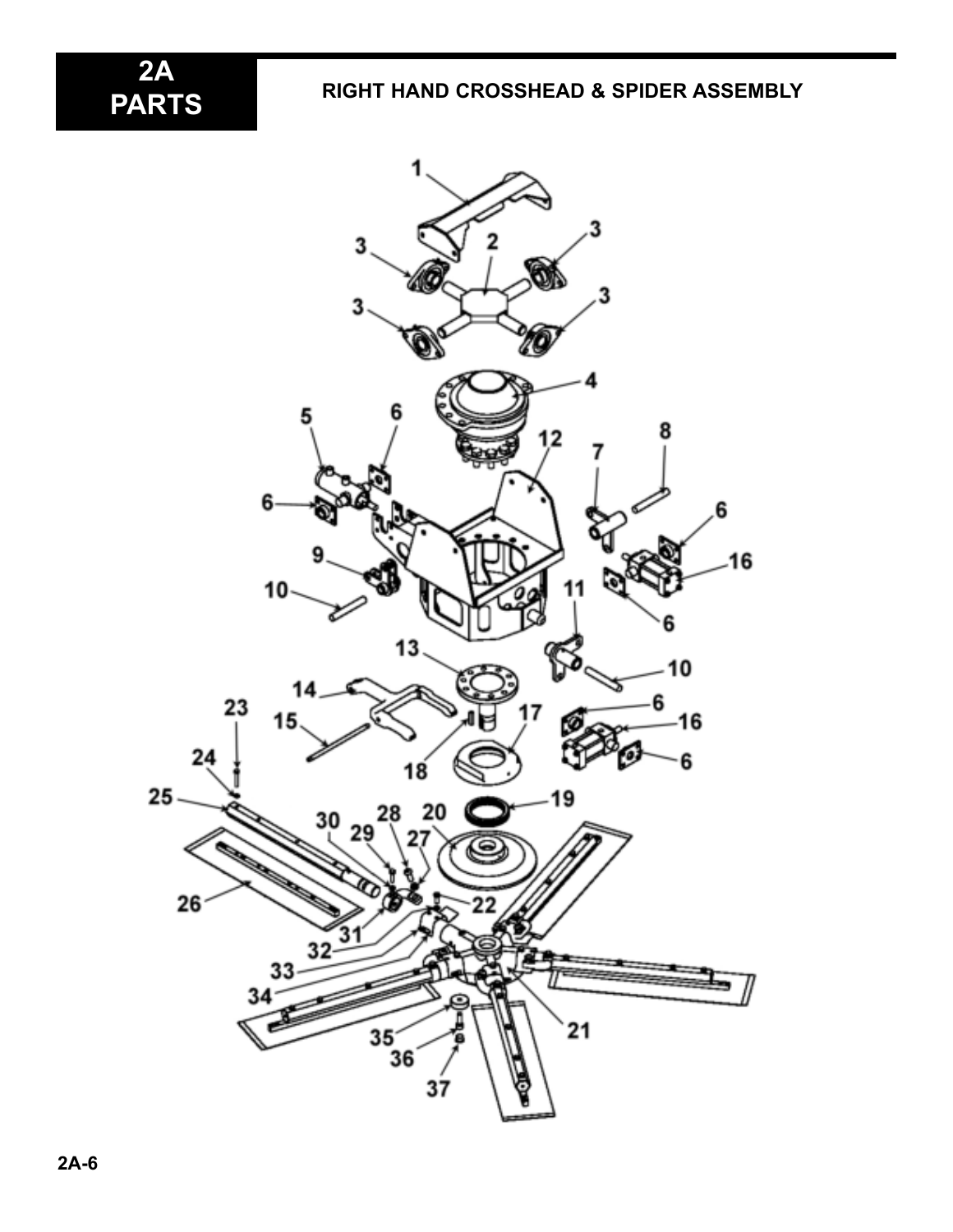#### **RIGHT HAND CROSSHEAD & SPIDER ASSEMBLY Cont'd**

## 2A<br>PARTS

| 020688 FSTN, NUT HEX JAM 5/8-18 RH 1<br>5 | ILL. | PART# | <b>DESCRIPTION</b> | QTY. |
|-------------------------------------------|------|-------|--------------------|------|
|                                           |      |       |                    |      |
|                                           |      |       |                    |      |
|                                           |      |       |                    |      |
|                                           |      |       |                    |      |
|                                           |      |       |                    |      |
|                                           |      |       |                    |      |
|                                           |      |       |                    |      |
|                                           |      |       |                    |      |
|                                           |      |       |                    |      |
|                                           |      |       |                    |      |
|                                           |      |       |                    |      |
|                                           |      |       |                    |      |
|                                           |      |       |                    |      |
|                                           |      |       |                    |      |
|                                           |      |       |                    |      |
|                                           |      |       |                    |      |
|                                           |      |       |                    |      |
|                                           |      |       |                    |      |
|                                           |      |       |                    |      |
|                                           |      |       |                    |      |
|                                           |      |       |                    |      |
|                                           |      |       |                    |      |
|                                           |      |       |                    |      |
|                                           |      |       |                    |      |
|                                           |      |       |                    |      |
|                                           |      |       |                    |      |
|                                           |      |       |                    |      |
|                                           |      |       |                    |      |
|                                           |      |       |                    |      |
|                                           |      |       |                    |      |
|                                           |      |       |                    |      |
|                                           |      |       |                    |      |
|                                           |      |       |                    |      |
|                                           |      |       |                    |      |
|                                           |      |       |                    |      |
|                                           |      |       |                    |      |
|                                           |      |       |                    |      |
|                                           |      |       |                    |      |
|                                           |      |       |                    |      |
|                                           |      |       |                    |      |
|                                           |      |       |                    |      |
|                                           |      |       |                    |      |
|                                           |      |       |                    |      |
|                                           |      |       |                    |      |
|                                           |      |       |                    |      |
|                                           |      |       |                    |      |

#### **NOTICE: Please note the LH rotor shaft part numbers below:**

Machine Serial Numbers prior to *5500704003* use "Type 1" **043028** Machine Serial Numbers from *5500704003* to *5500105004* use "Type 2" **046426**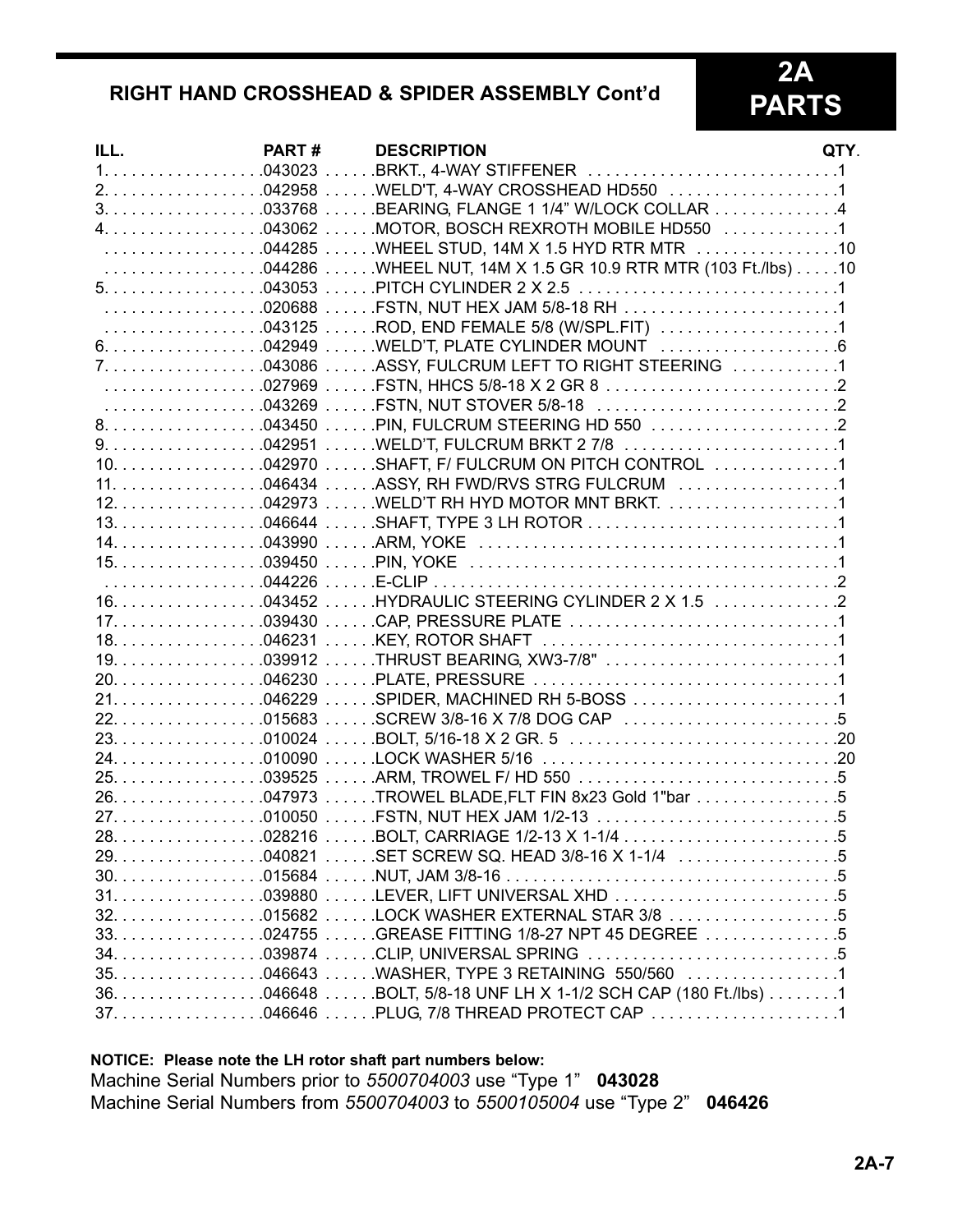#### **2A PARTS**

#### **PITCH AND STEERING HYDRAULIC SCHEMATIC**

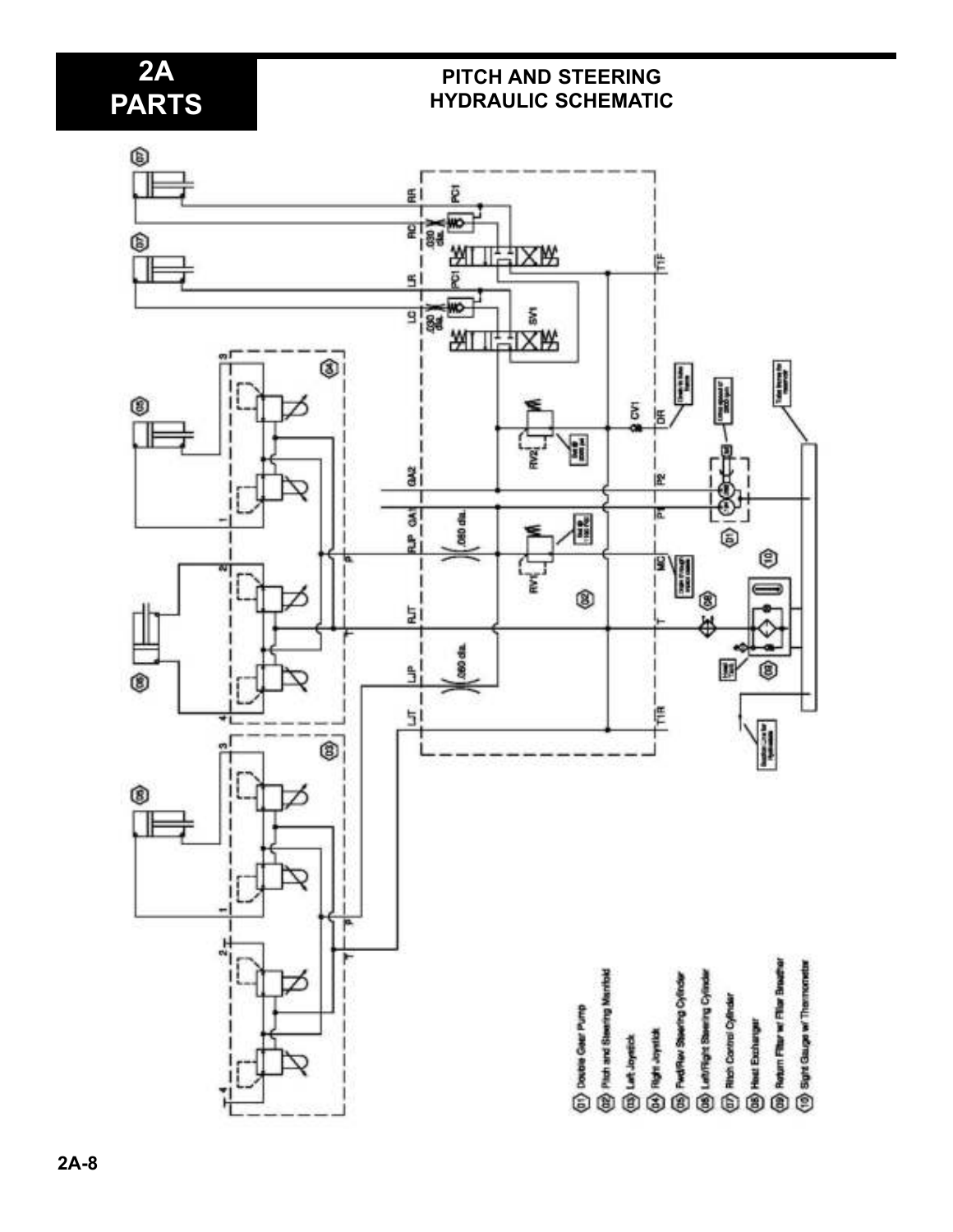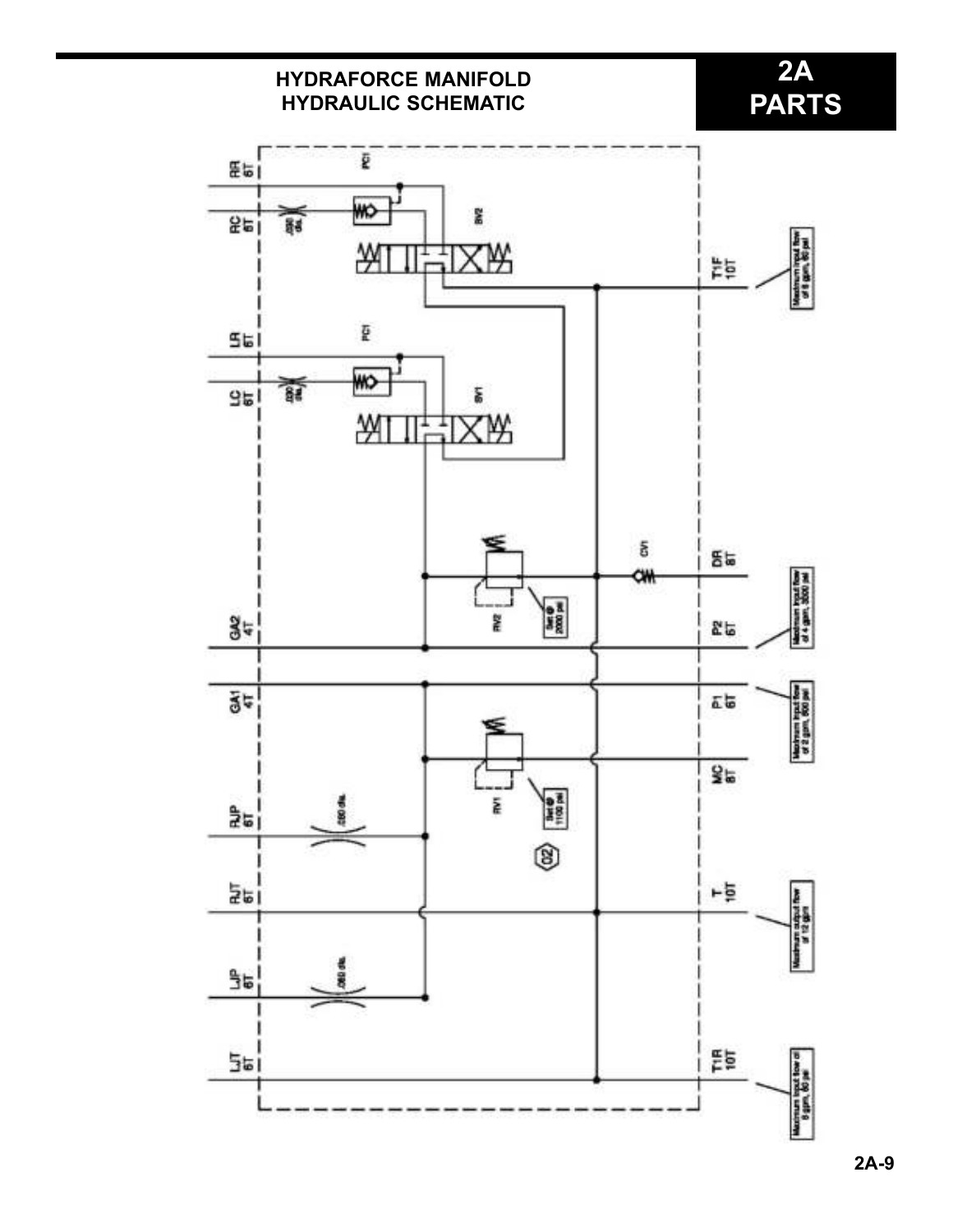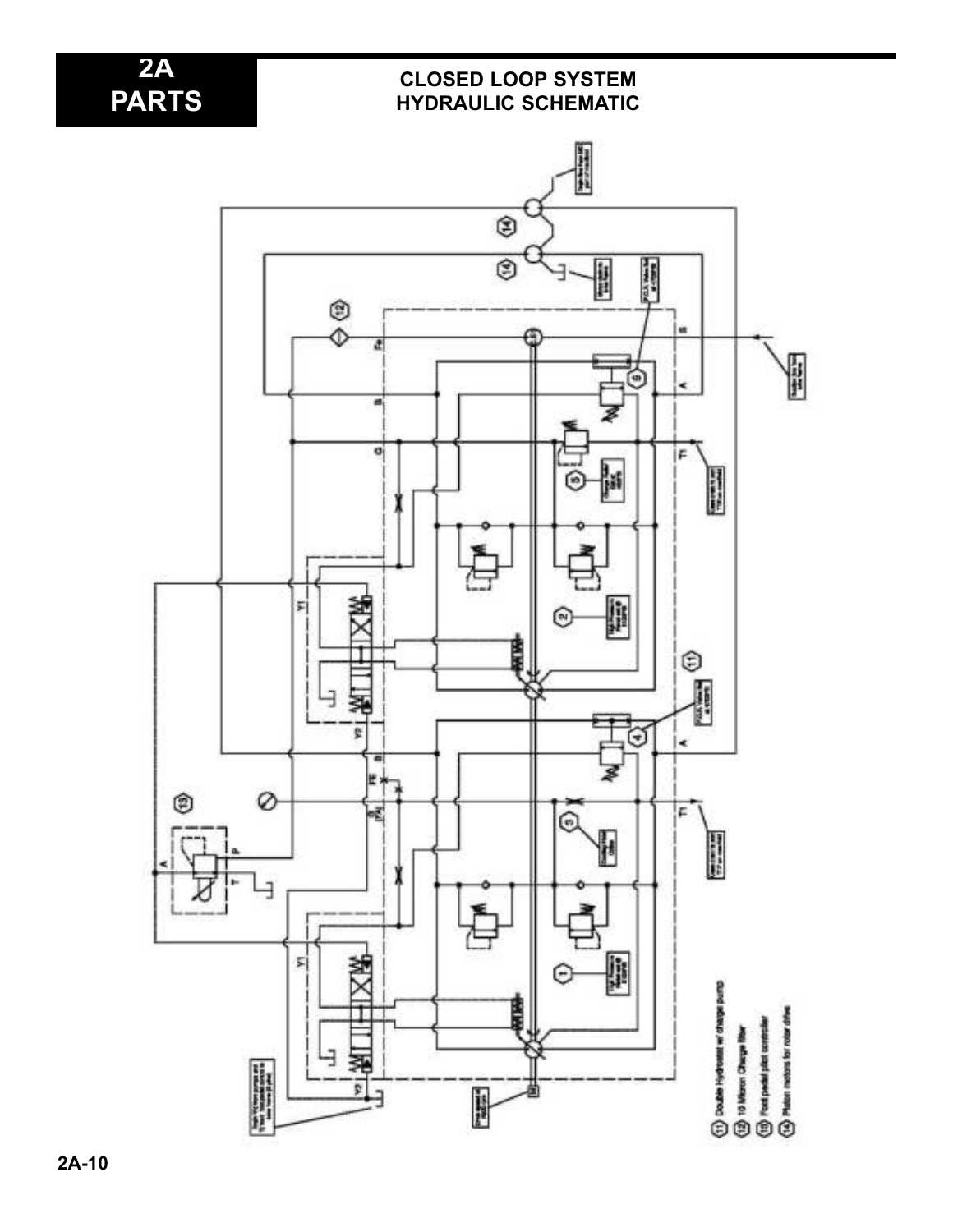#### **ELECTRICAL DIAGRAM F/ HD 550**

**2A PARTS**

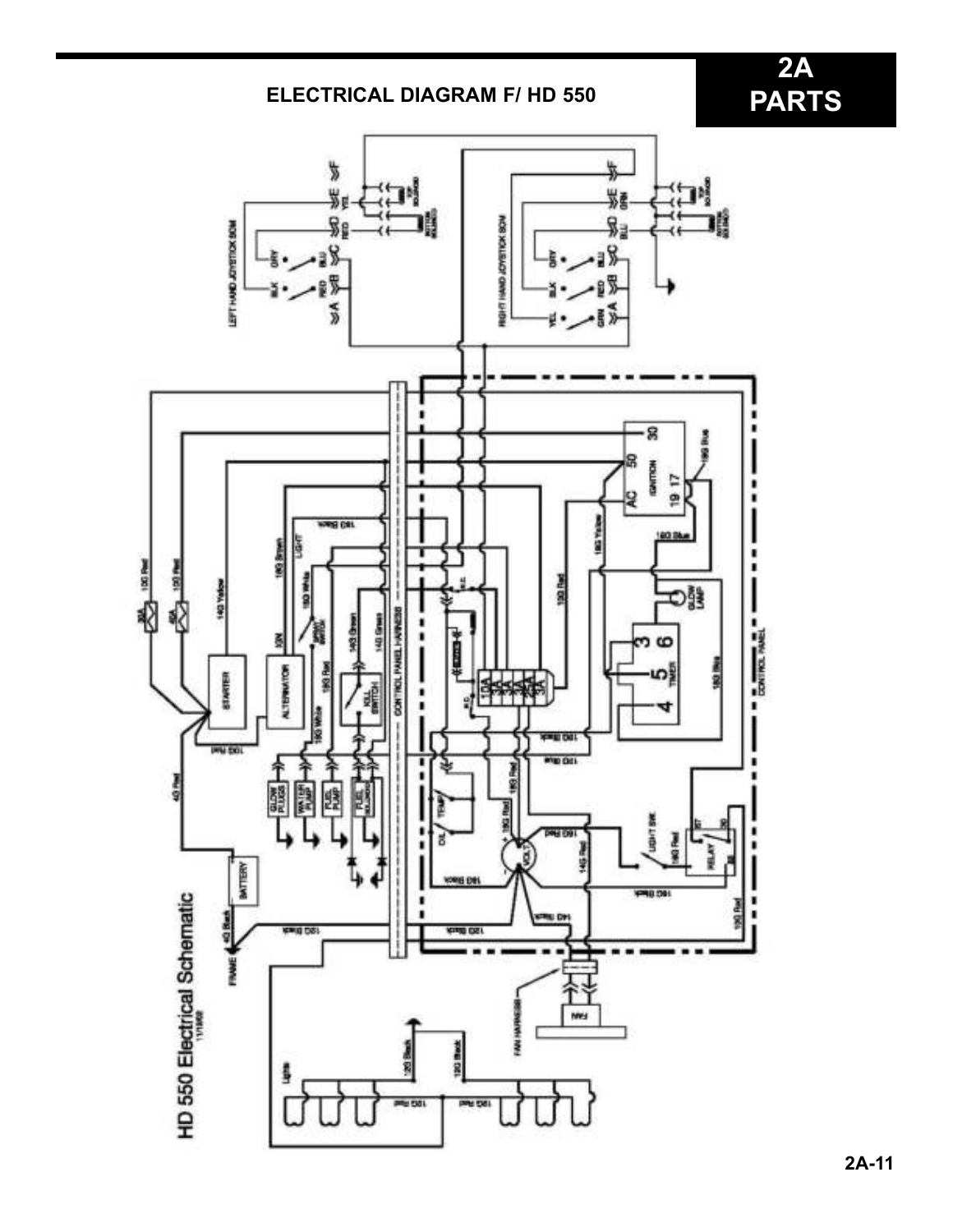**2A PARTS**



| ILL. PART# | <b>DESCRIPTION</b>                                  |  |
|------------|-----------------------------------------------------|--|
|            |                                                     |  |
|            |                                                     |  |
|            |                                                     |  |
|            |                                                     |  |
|            | 5. 040231 SP500A-XHD CONTROL PANEL 1                |  |
|            |                                                     |  |
|            |                                                     |  |
|            |                                                     |  |
|            | 9. 034611 LIGHT-INSIDE LIGHT FIXTURE- (NOT SHOWN) 4 |  |
|            |                                                     |  |
|            |                                                     |  |
|            |                                                     |  |
|            |                                                     |  |
|            |                                                     |  |
|            | 15. 040487 CONTROL PANEL GASKET 1                   |  |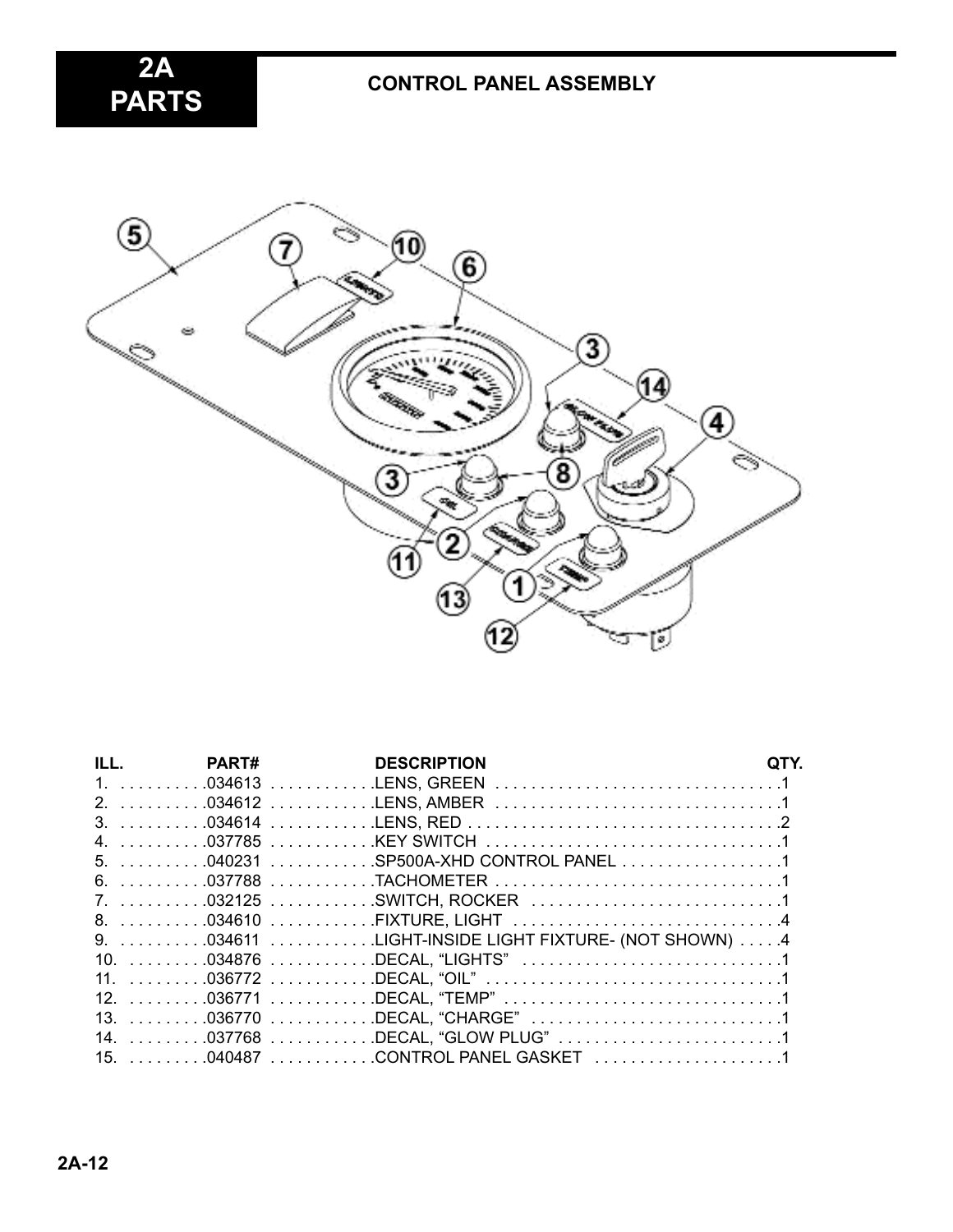## **2A ACCESSORIES (cont'd) PARTS SUPER PRO DOLLY JACK SYSTEM SET PART # 039578**  $\overline{\mathcal{L}}$ 2 3 ¥, 3 ٠ 4 စ 5  $\overline{8}$

|  | ILL. PART# DESCRIPTION                                                                                                                       | OTY. |
|--|----------------------------------------------------------------------------------------------------------------------------------------------|------|
|  |                                                                                                                                              |      |
|  |                                                                                                                                              |      |
|  |                                                                                                                                              |      |
|  |                                                                                                                                              |      |
|  | $\ldots \ldots \ldots \ldots 0$ 40352 $\ldots \ldots \ldots \ldots$ DOLLY JACK MOUNTING TUBES (REAR) $\ldots \ldots \ldots 2$                |      |
|  |                                                                                                                                              |      |
|  |                                                                                                                                              |      |
|  |                                                                                                                                              |      |
|  |                                                                                                                                              |      |
|  | 9. $\ldots \ldots \ldots$ .010133 $\ldots \ldots \ldots$ . PIN, COTTER 3/16 x 2 $\ldots \ldots \ldots \ldots \ldots \ldots \ldots \ldots$ .8 |      |